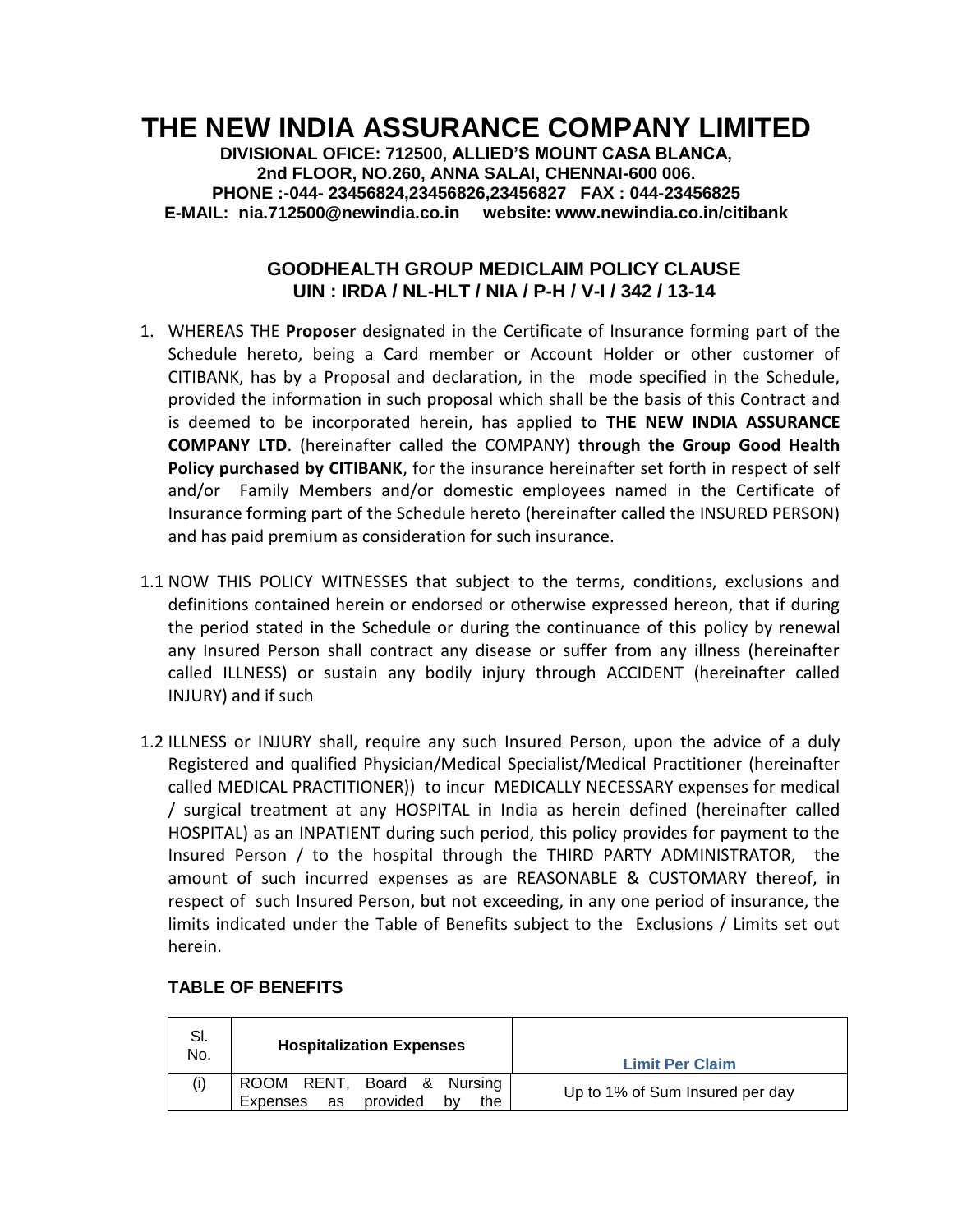|       | hospital/nursing home.                                                                                                                                                                                                                                                                                                                                                |                                 |
|-------|-----------------------------------------------------------------------------------------------------------------------------------------------------------------------------------------------------------------------------------------------------------------------------------------------------------------------------------------------------------------------|---------------------------------|
|       | If admitted into INTENSIVE CARE<br><b>UNIT</b>                                                                                                                                                                                                                                                                                                                        | Up to 2% of Sum Insured per day |
| (ii)  | Surgeon, Anaesthetist, MEDICAL<br>PRACTITIONER, Consultants,<br><b>Specialists Fees</b>                                                                                                                                                                                                                                                                               | Up to the Sum Insured           |
| (iii) | Emergency Ambulance charges up<br>to Rs.1000/-anaesthesia, Blood,<br>Oxygen, Operation Theatre<br>Charges, Surgical Appliances,<br>Medicines & Drugs, Diagnostic<br>Materials and X-ray, Dialysis,<br>Chemotherapy, Radiotherapy,<br>Cost of Pacemaker, Artificial Limbs<br>and any medical expenses<br>incurred which is integral part of<br>the operation/treatment | Up to the Sum Insured           |

### **NOTE:**

### a) PACKAGE CHARGES

Hospitalization expenses incurred for treatment of any one ILLNESS under agreed package charges will be restricted to 80% of the actual package charges or the sum insured whichever is less.

### b) ORGAN TRANSPLANT-DONOR'S CLAIM

Hospitalization expenses of a person donating an organ during the course of organ transplant will also be payable within the overall sum insured of the insured person subject to the admissibility of the insured's claim under the Policy Terms & Conditions.

### c) MAXIMUM LIABILITY

Company's liability in respect of all claims admitted during the period of Insurance shall not exceed the Sum Insured for the insured person as mentioned in the Policy Certificate, issued to the insured.

### d) NON- ALLOPATHIC / ALTERNATE TREATMENT

Insurers may provide coverage to non-allopathic treatments provided the treatment has been undergone in a government hospital or in any institute recognized by government and/or accredited by Quality Council of India / National Accreditation Board on Health. The claims which are otherwise admissible under this Policy for in-patient treatment taken in a Hospital / Nursing Home as defined above will be restricted to 20 % of the Sum Insured subject to maximum limit of Rs.25000/- per claim.

### e) LIMITS FOR SPECIFIED AILMENTS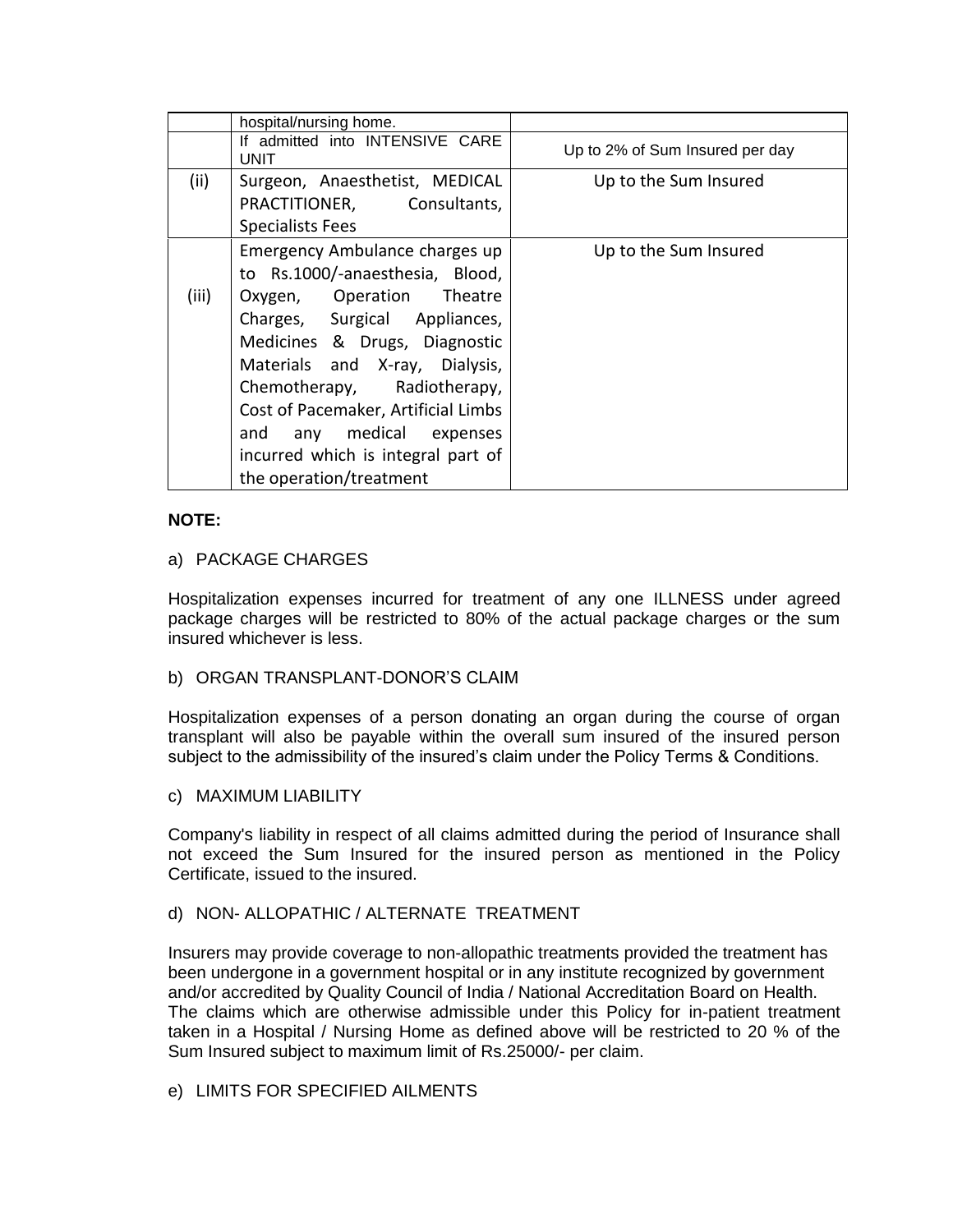Unless the insured person has continuous coverage in excess of the specified period against the same with us, expenses on treatment of the following are not payable.

| SI.<br>No. | *Disease/Ailment/Treatment<br>(Refer to 4.3 clause herein)                                            | Period for<br>Which<br>Claims<br>not<br>admissible |
|------------|-------------------------------------------------------------------------------------------------------|----------------------------------------------------|
| 1          | Total Knee / Hip replacement<br>(due to arthritis, rheumatism<br>and other degenerative<br>disorders) | 3 years                                            |
| 2          | Cataract                                                                                              | 3 years                                            |
| 3          | Benign Prostatic Hypertrophy                                                                          | 2 years                                            |
| 4          | Hysterectomy (Due to fibroids<br>or Menorrhagia)                                                      | 2 years                                            |
| 5          | Hernia                                                                                                | 2 years                                            |
| 6          | Hydrocele                                                                                             | 2 years                                            |
| 7          | <b>Congenital Internal</b><br>Disease/Defect                                                          | 2 years                                            |
| 8          | Fistula in Anus and Piles                                                                             | 2 years                                            |
| 9          | <b>Sinusitis &amp; Related Disorders</b>                                                              | 2 years                                            |

- All pre-existing Diseases are excluded for the first four policy years subject to Clause No. 4.1.
- Our liability in respect of payment of any claim relating to Cataract for each eye shall not exceed 20% of the sum insured subject to maximum of Rs. 40,000/- per eye.
- CUMULATIVE BONUS allowed, if any, under the policy will also be considered for applying the "Limit" mentioned herein above.

# 2. **DEFINITIONS**

- **2.1 ACCIDENT:** An accident is a sudden, unforeseen and involuntary event caused by external, visible and violent means.
- **2.2 ALTERNATE TREATMENT:** Alternative treatments are forms of treatments other than "Allopathy" or "modern medicine" and includes Ayurveda, Unani, Siddha and Homeopathy in the Indian Context.
- **2.3 ANY ONE ILLNESS, DISEASE OR INJURY:** Any one illness means continuous Period of illness and it includes relapse within 45 days from the date of last consultation with the Hospital/Nursing Home where treatment may have been taken.
- **2.4 CANCELLATION:** Cancellation defines the terms on which the policy contract can be terminated either by the insurer or the insured by giving sufficient notice to other which is not lower than a period of fifteen days.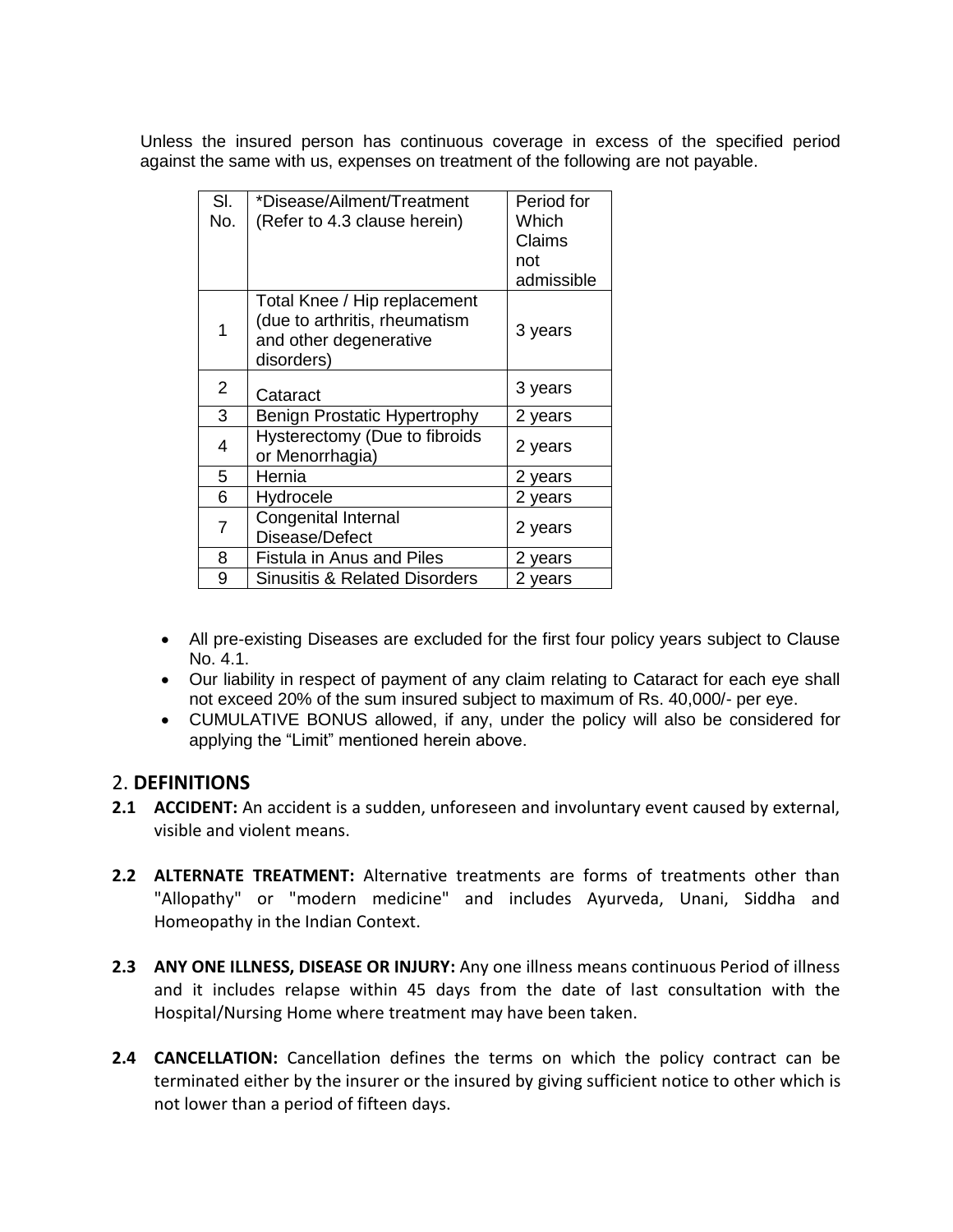- **2.5 CASH LESS FACILITY:** "Cashless facility" means a facility extended by the insurer to the insured where the payments, of the costs of treatment undergone by the insured in accordance with the policy terms and conditions, are directly made to the network provider by the insurer to the extent pre-authorization approved.
- **2.6 CONDITION PRECEDENT:** Condition Precedent shall mean a policy term or condition upon which the Insurer's liability under the policy is conditional upon.
- **2.7 CONGENITAL ANOMALY:** Congenital Anomaly refers to a condition(s) which is present since birth, and which is abnormal with reference to form, structure or position.

**2.7.1 INTERNAL CONGENITAL ANAMOLY:** Congenital anomaly which is not in the visible and accessible parts of the body.

**2.7.2 EXTERNAL CONGENITAL ANAMOLY:** Congenital anomaly which is in the visible and accessible parts of the body.

- **2.8 CONTRIBUTION:** Contribution is essentially the right of an insurer to call upon other insurers, liable to the same insured, to share the cost of an indemnity claim on a rateable proportion.
- **2.9 CUMULATIVE BONUS:** Cumulative Bonus shall mean any increase in the sum insured granted by the insurer without an associated increase in premium.
- **2.10 DAY CARE TREATMENTS:** Day care treatment refers to medical treatment, and/or *surgical procedure* which are:
	- i) undertaken under General or Local Anesthesia in a *hospital/day care centre i*n less than 24 hrs because of technological advancement, and
	- ii) which would have otherwise required a hospitalization of more than 24 hours.

Treatment normally taken on an out-patient basis is not included in the scope of this definition.

The following specific Day Care Treatments are covered Haemo-Dialysis, Parenteral Chemotherapy, Radiotherapy, Eye Surgery, Dental Surgery, Lithotripsy, (Kidney stone removal), D & C, Tonsillectomy.

The following additional Day Care Treatments are covered with a sublimit of 20% of the Sum Insured.

| Adenoidectomy |    | <b>Following Prostate Surgeries</b> |                |           |  |  |
|---------------|----|-------------------------------------|----------------|-----------|--|--|
| Appendectomy  | a) | TUMT                                | (Transurethral | Microwave |  |  |
|               |    | Thermotherapy                       |                |           |  |  |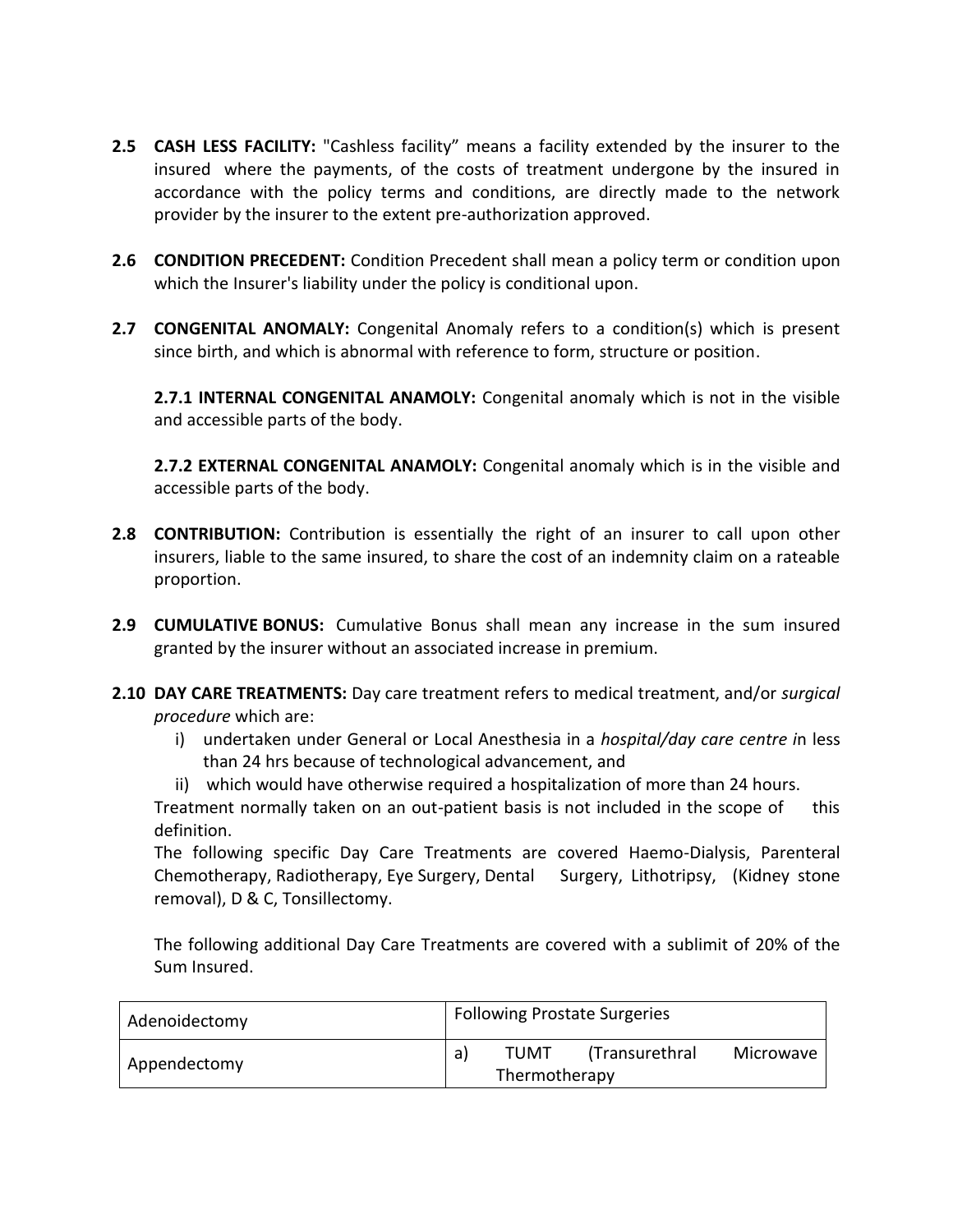| <b>Anti Rabies Vaccination</b>                                        | b) TUNA (Transurethral Needle Ablation                             |
|-----------------------------------------------------------------------|--------------------------------------------------------------------|
| <b>Coronary Angiography</b>                                           | c) TURP(Transurethral Resection of Prostate)                       |
| <b>Coronary Angioplasty</b>                                           | d) TUEVAP (Transurethral Electro-vapourisation<br>of the Prostate) |
| (Endoscopic<br>Retrograde<br><b>ERCP</b><br>Cholangiopancreatography) | e) Laser Prostatectomy                                             |
| (Extracorporeal<br>Shock<br><b>ESWL</b><br>Wave<br>Lithotripsy)       | Laparoscopic Cholecystectomy                                       |
| Excision of Cyst / Granuloma / Lump                                   | Liver Aspiration                                                   |
| (Functional<br>Endoscopic<br><b>FESS</b><br><b>Sinus</b><br>Surgery)  | Mastoidectomy                                                      |
| Fissurectomy / Fistulectomy                                           | Polypectomy                                                        |
| Fracture / dislocation excluding hairline<br>fracture                 | Sclerotherapy                                                      |
| Haemorrhoidectomy                                                     | Septoplasty                                                        |
| Hydrocelectomy                                                        | <b>Surgery for Sinusitis</b>                                       |
| Hysterectomy                                                          | Varicose Vein Ligation                                             |
| Inguinal / ventral / umbilical / femoral<br>hernia repair             |                                                                    |

Or any other surgeries / procedures agreed by the TPA and the Company which require less than 24 hours Hospitalization and for which prior approval from TPA is mandatory.

Only those expenses which are directly relating to the treatment of the ILLNESS/ DISEASE/ INJURY for which the insured is hospitalized shall be considered and the expenses incurred for any other incidental treatment during the same period of hospitalization, shall not be considered under the claim.

- **2.11 DEDUCTIBLE:** A deductible is a cost-sharing requirement under a health insurance policy that provides that the Insurer will not be liable for a specified rupee amount of the covered expenses, which will apply before any benefits are payable by the insurer. A deductible does not reduce the sum insured.
- **2.12 DENTAL TREATMENT:** Dental treatment is treatment carried out by a dental practitioner including examinations, fillings (where appropriate), crowns, extractions and surgery excluding any form of cosmetic surgery/implants.

# **2.13 DISCLOSURE OF INFORMATION NORM**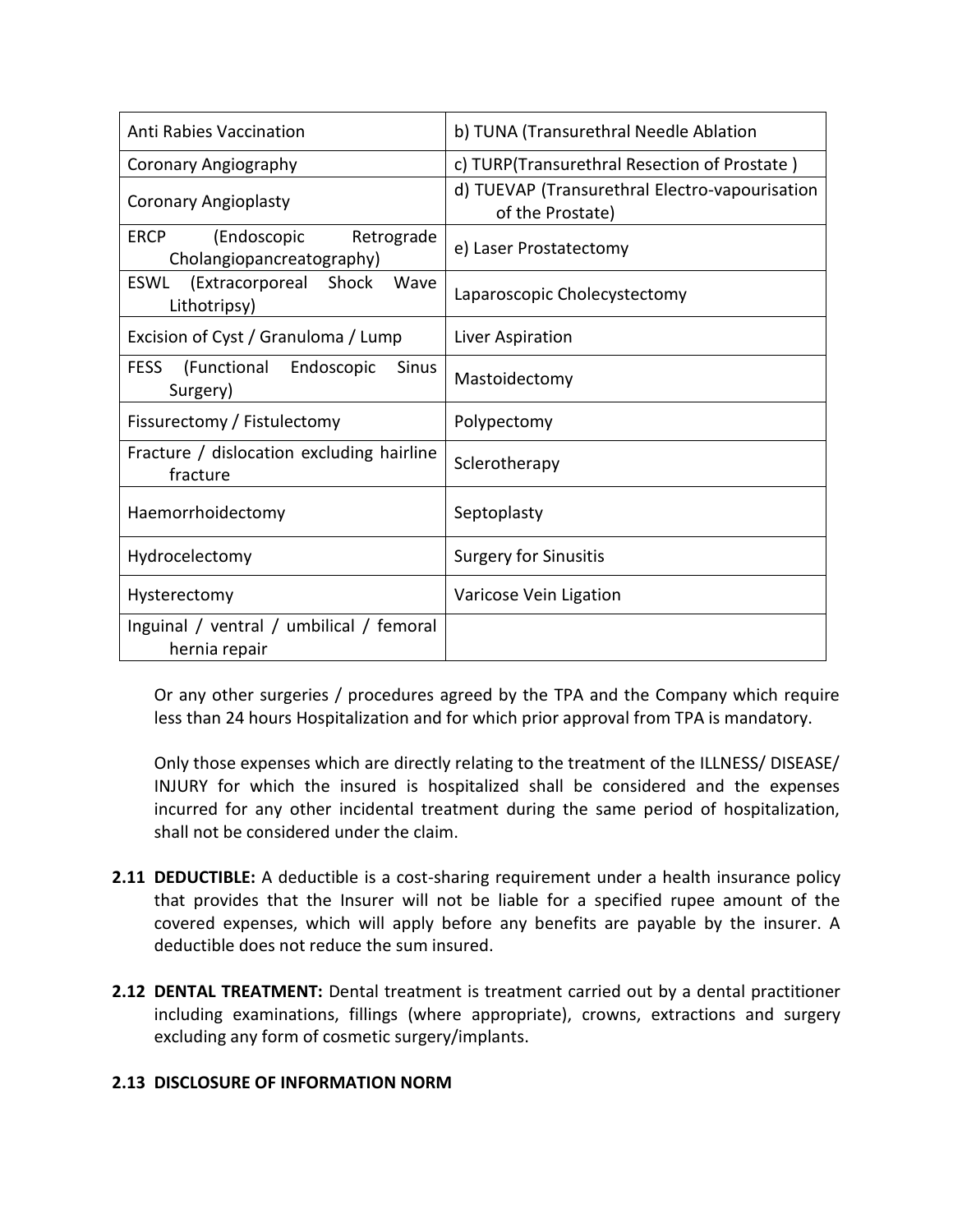The Policy shall be void and all premium paid hereon shall be forfeited to the Company, in the event of misrepresentation, misdescription or non-disclosure of any material fact.

- **2.14 DOMICILIARY HOSPITALIZATION:** Domiciliary hospitalization means medical treatment for a period exceeding 3 days, for an illness/disease/injury which in the normal course would require care and treatment at a *hospital* but is actually taken while confined at home under any of the following circumstances:
	- the condition of the patient is such that he/she is not in a condition to be removed to a hospital, or
	- the patient takes treatment at home on account of non availability of room in a hospital.
- **2.15 Grace Period:** Grace period means the specified period o f time immediately following the premium due date during which a payment can be made to renew or continue a policy in force without loss o f continuity benefits such as waiting periods and coverage o f *pre existing diseases.* Coverage is not available for the period for which no premium is received.
- **2.16 HOSPITAL:** A hospital means any institution established for in-patient care and day care treatment of illness and/or injuries and which has been registered as a hospital with the local authorities under the Clinical Establishments (Registration and Regulation) Act, 2010 or under the enactments specified under the Schedule of Section 56(1) of the said Act OR complies with all minimum criteria as under:
- has qualified nursing staff under its employment round the clock;
- has at least 10 in-patient beds in towns having a population of less than 10,00,000 and at least 15 in-patient beds in all other places;
- has qualified medical practitioner(s) in charge round the clock;
- has a fully equipped operation theatre of its own where surgical procedures are carried out;
- maintains daily records of patients and makes these accessible to the insurance company's authorized personnel
	- **2.17 HOSPITALIZATION:** Admission in a Hospital for a minimum period of 24 in patient Care consecutive hours except for specified procedures/ treatments, where such admission could be for a period of less than 24 consecutive hours
	- **2.17.1 DAY CARE CENTRE:** A day care centre means any institution established for day care treatment of illness and/or injuries or a medical setup within a hospital and which has been registered with the local authorities, wherever applicable, and is under the supervision of a registered and qualified medical practitioner AND must comply with all minimum criteria as under : -
- has qualified nursing staff under its employment;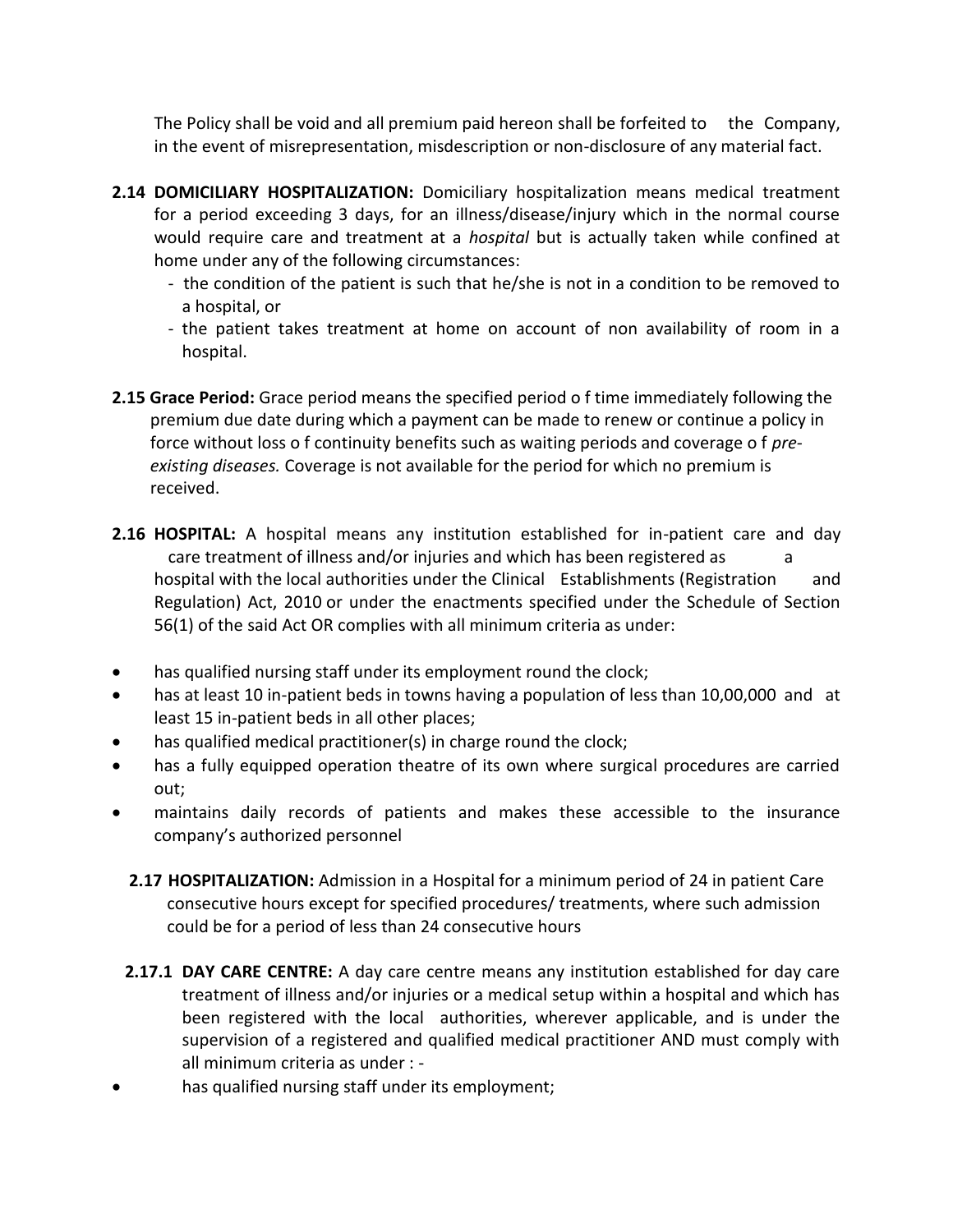- has qualified medical practitioner/s in charge;
- has a fully equipped operation theatre of its own where surgical procedures are carried out;
- maintains daily records of patients and will make these accessible to the insurance company's authorized personnel;
- **2.18 ILLNESS:** Illness means a sickness or a disease or pathological condition leading to the impairment of normal physiological function which manifests itself during the Policy Period and requires medical treatment.
- **2.19 INJURY:** Injury means accidental physical bodily harm excluding illness or disease solely and directly caused by external, violent and visible and evident means which is verified and certified by a Medical Practitioner.
- **2.20 INPATIENT CARE:** Inpatient Care means treatment for which the insured person has to stay in a Hospital for more than 24 hours for a covered event.
- **2.21 INSURED PERSON** means Citibank Credit Card members / Customers and/or their family members or domestic employees covered by this policy. **(PROPOSER** means Citibank Credit Card members / Customers who have proposed for this insurance.)
- **2.22 INTENSIVE CARE UNIT:** Intensive care unit means an identified section, ward or wing of a *hospital* which is under the constant supervision of a dedicated *medical practitioner(s),*  and which is specially equipped for the continuous monitoring and treatment of patients who are in a critical condition, or require life support facilities and where the level of care and supervision is considerably more sophisticated and intensive than in the ordinary and other wards.
- **2.23 MATERNITY EXPENSES:** Maternity expense shall include:
	- **a.** Medical Treatment Expenses traceable to childbirth (including complicated deliveries and caesarean sections incurred during Hospitalisation),
	- **b.** Expenses towards lawful medical termination of pregnancy during the Policy Period.
- **2.24 MEDICAL ADVICE:** Any consultation or advice from a Medical Practitioner including the issue of any prescription or repeat prescription.
- **2.25 MEDICAL EXPENSES:** Medical Expenses means those expenses that an Insured Person has necessarily and actually incurred for medical treatment on account of Illness or Accident on the advice o f a Medical Practitioner, as long as these are no more than would have been payable if the Insured Person had not been insured and no more than other hospitals or doctors in the same locality would have charged for the same medical treatment.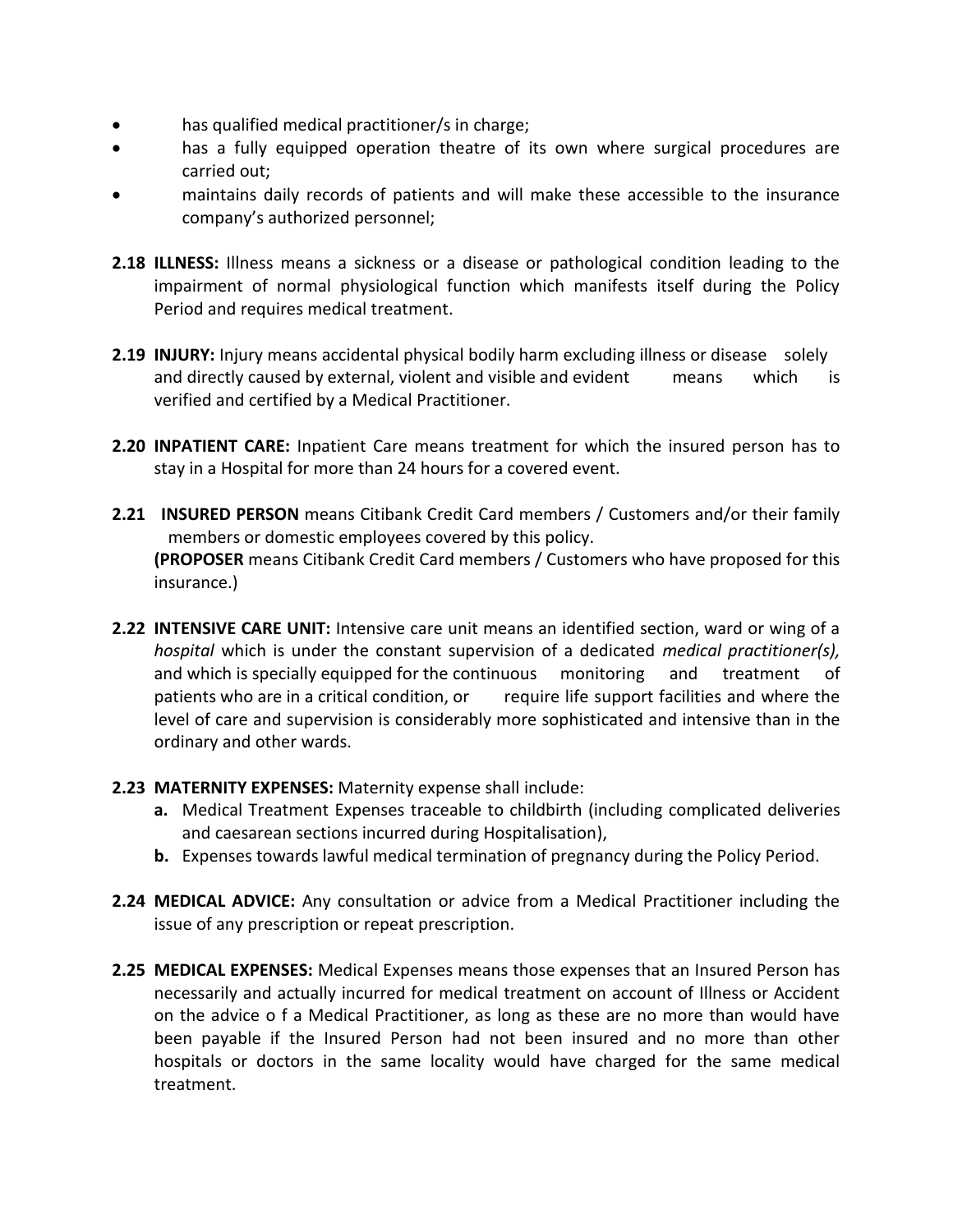- **2.26 MEDICALLY NECESSARY:** treatment is defined as any treatment, tests, medication, or stay in Hospital or part of a stay in Hospital which
	- is required for the medical management of the Illness or Injury suffered by the insured;
	- must not exceed the level of care necessary to provide safe, adequate and appropriate medical care in scope, duration, or intensity;
	- must have been prescribed by a Medical Practitioner;
	- must confirm to the professional standards widely accepted in international medical practice or by the medical community in India.
- **2.27 MEDICAL PRACTITIONER:** A Medical practitioner is a person who holds a valid registration from the Medical Council of any State or Medical Council of India or Council for Indian Medicine or Homeopathy set up by the Government of India or a State Government and is thereby entitled to practice medicine within its jurisdiction; and is acting within the scope and jurisdiction of his license.

It shall not include INSURED PERSON and members of his/her family.

- **2.28 NETWORK HOSPITAL:** "Network Provider" means hospitals or health care providers enlisted by an insurer or by a TPA and insurer together to provide medical services to an insured on payment by a cashless facility.
- **2.29 NON-NETWORK HOSPITAL:** Any Hospital, Day Care centre or other provider that is not part of the Network.
- **2.30 OPD TREATMENT:** OPD treatment is one in which the Insured visits a clinic / Hospital or associated facility like a consultation room for diagnosis and treatment based on the advice of a Medical Practitioner. The Insured is not admitted as a Day Care or Inpatient.
- **2.31 PERIOD OF INSURANCE** means the period for which this Policy is taken as specified in the Schedule.
- **2.32 PRE-EXISTING DISEASES/CONDITONS:** Any condition, ailment or injury or related condition(s) for which you had signs or symptoms, and / or were diagnosed, and / or received medical advice / treatment within 48 months to prior to the first policy issued by the insurer.
- **2.33 PRE-HOSPITALIZATION EXPENSES:** Medical Expenses incurred 30 days immediately before the Insured Person is Hospitalized provided that:
- i) Such Medical Expenses are incurred for the same condition for which the Insured Person's Hospitalization was required, and
- ii) The In-patient Hospitalization claim for such Hospitalization is admissible by the Insurance Company.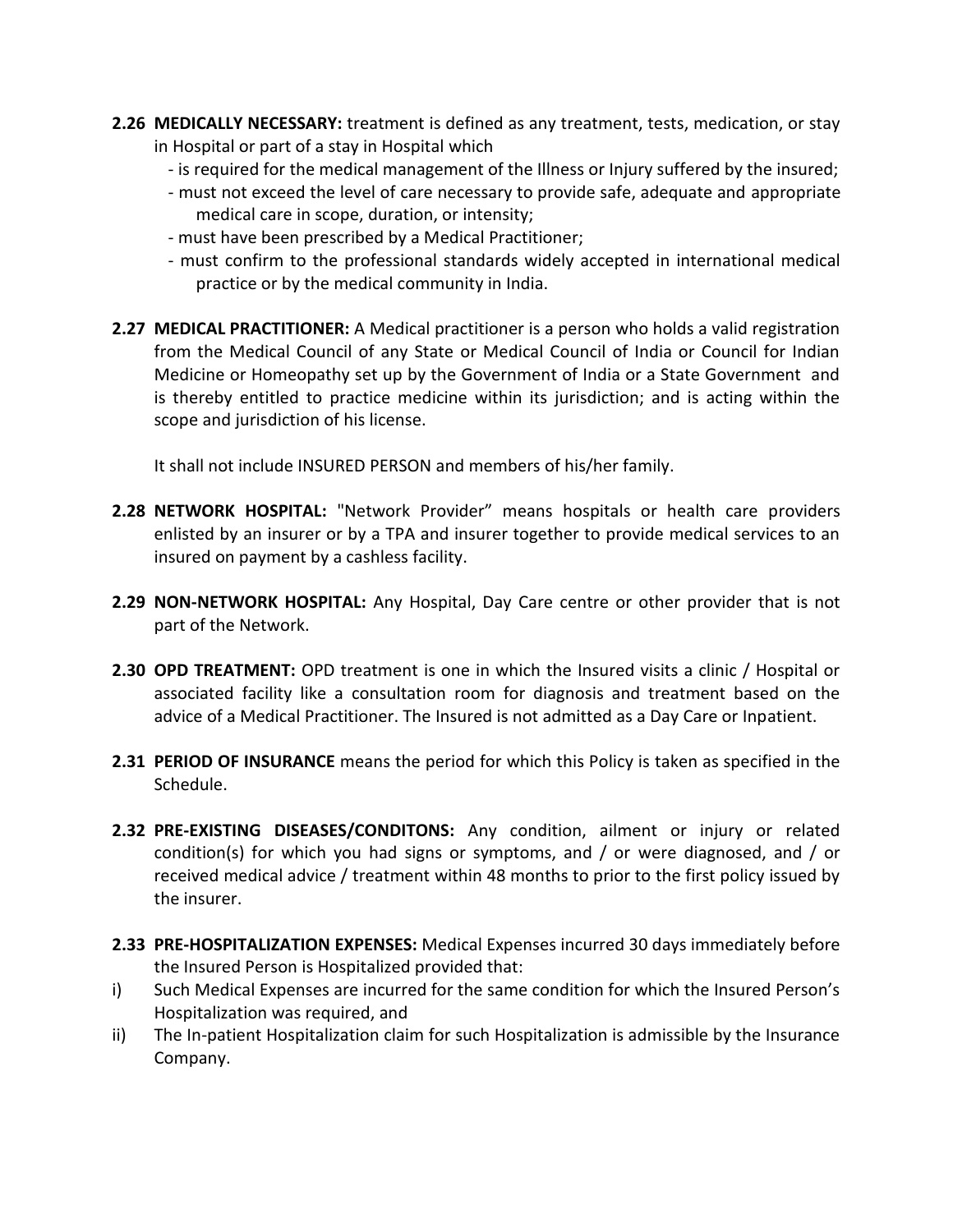- **2.34 POST-HOSPITALIZATION EXPENSES:** Medical Expenses incurred 60 days immediately after the insured person is discharged from the hospital provided that:
- i. Such Medical Expenses are incurred for the same condition for which the insured person's hospitalization was required and
- ii. The inpatient hospitalization claim for such hospitalization is admissible by the insurance company.
- **2.35 PORTABILITY:** Portability means the right accorded to an individual health insurance policyholder (including family cover), to transfer the credit gained for pre-existing conditions and time bound exclusions, from one insurer to another insurer or from one policy to another policy of the same insurer, provided the previous policy has been maintained without any break.
- **2.36 QUALIFIED NURSE:** Qualified nurse is a person who holds a valid registration from the Nursing Council of India or the Nursing Council of any state in India.
- **2.37 REASONABLE &** CUSTOMARY **CHARGES:** Reasonable & Customary charges means the charges for services or supplies, which are the standard charges for the specific provider and consistent with the prevailing charges in the geographical area for identical or similar services, taking into account the nature of the illness /injury involved.
- **2.38 ROOM RENT:** Means the amount charged by a hospital for the occupancy of a bed on per day (24 hours) basis and shall include associated medical expenses.
- **2.39 SUM INSURED** is the maximum amount of coverage opted for each Insured Person and shown in the Schedule.
- **2.40 SURGERY:** Surgery or Surgical Procedure means manual and / or operative procedure (s) required for treatment of an illness or injury, correction of deformities and defects, diagnosis and cure of diseases, relief of suffering or prolongation of life, performed in a hospital or day care centre by a *medical practitioner.*
- **2.41 THIRD PARTY ADMINISTRATOR (TPA):** Third Party Administrators or TPA means any person who is licensed under the IRDA (Third Party Administrators - Health Services) Regulations, 2001 by the Authority, and is engaged, for a fee or remuneration by an insurance company, for the purposes of providing health services.
- **2.42 UNPROVEN EXPERIMENTAL TREATMENT:** Treatment including drug experimental therapy which is not based on established medical practice in India is treatment experimental or unproven.
- **3. AGE LIMIT**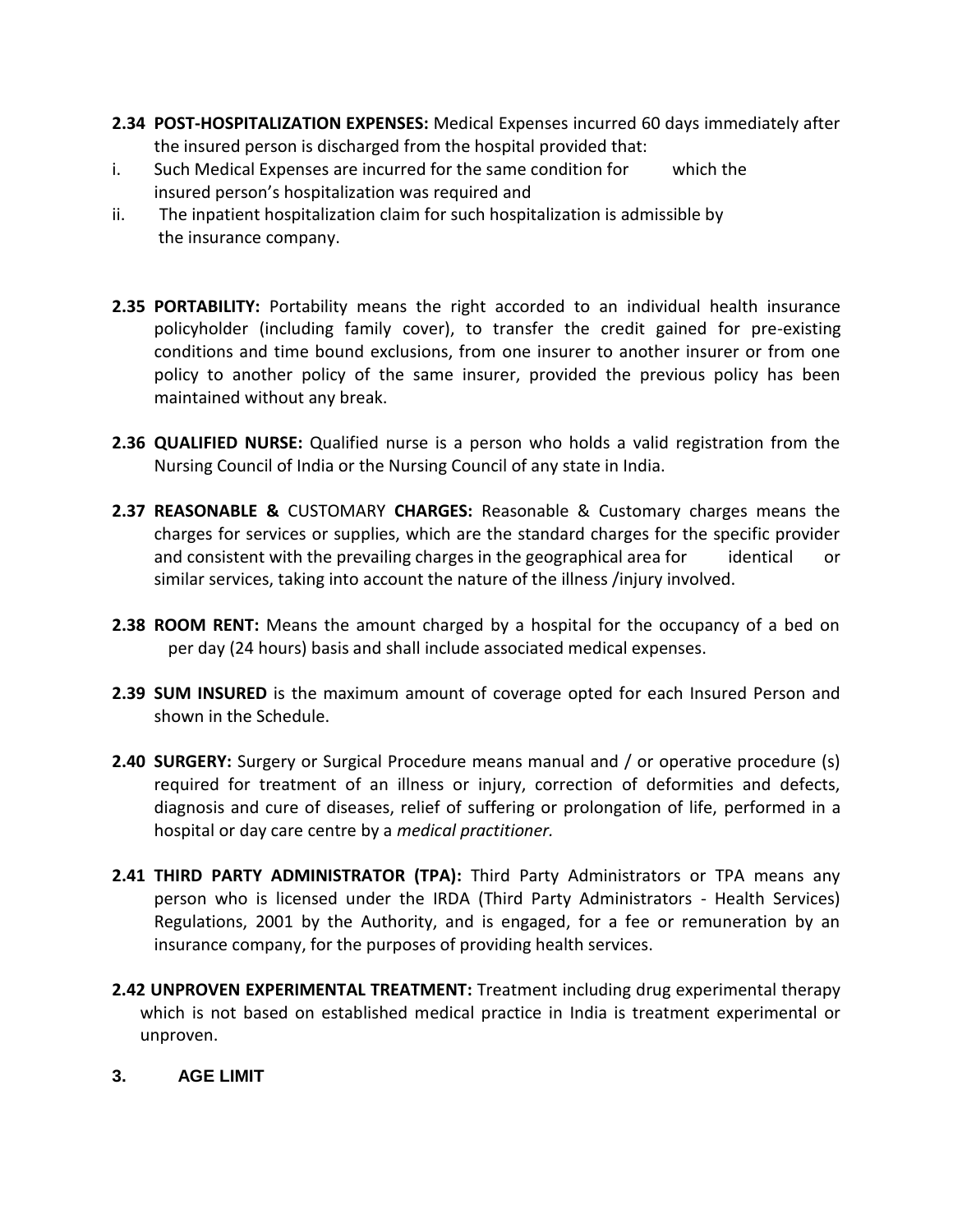- **3.1** This insurance is available to persons between ages of 18 yrs and 65 yrs.
- **3.2** Children between 3 months and 18 years of age can be covered provided one or both parents are covered simultaneously.
- **3.3** Persons between age of 60 to 65 are enrolled only on submission of Medical Reports along with MEDICAL PRACTITIONERS certificate. In case of acceptance of proposal 50% of reasonable cost towards the diagnostic tests and doctors' fees will be reimbursed by the Company (Subject to maximum of Rs 500 per Insured Person).
- **3.4** Persons above the age of 65 years can be considered for renewal only (no change in plan is allowed ).

# **3.5 Change in Plan / Increase in Sum Insured**

Person up to 60 years of age are allowed to change over to any Sum insured Band. Persons between 60 to 65 years of age are allowed changing over to next SI Band at time of renewal.

Any increase in Sum Insured/Plan change shall attract clauses relating to waiting period and pre existing diseases.

NCB accrual will start from Zero for the increased SI.

**3.6** The right to accept or reject coverage for any person proposed for this Mediclaim insurance on a fresh basis, shall rest solely with the Company.

### 4 **EXCLUSIONS:**

The Company shall not be liable to make any payment under this policy, in respect of any expenses whatsoever incurred by any Insured/Insured Person in connection with or in respect of the following :

### **PRE-EXISTING DISEASES**:-

4.1 Treatment of any Pre existing Condition/Disease, until 48 months of Continuous Coverage of such Insured Person have elapsed, from the Date of inception of his/her first Policy with Us as mentioned in the Schedule.

### **30 days Exclusion**:

- 4.2 Any disease other than those stated in Clauses 1.2. (f) and 4.3, contracted by the Insured Person during the first 30 days from the commencement date of the policy is excluded. This exclusion will not apply if the policy is renewed under the Good Health Mediclaim Policy without any break. This exclusion shall not apply for accidental injuries sustained after the commencement date of the policy.
- 4.3 The expenses incurred on treatment of the specified diseases are payable only after completion of a continuous period of insurance under our Good Health Mediclaim Policy as specified against each disease, under the Para 1.2 (f) herein above\*
- 4.3.1 If those diseases are pre-existing, such claims will be dealt with in accordance with Clause No.4.1 herein above.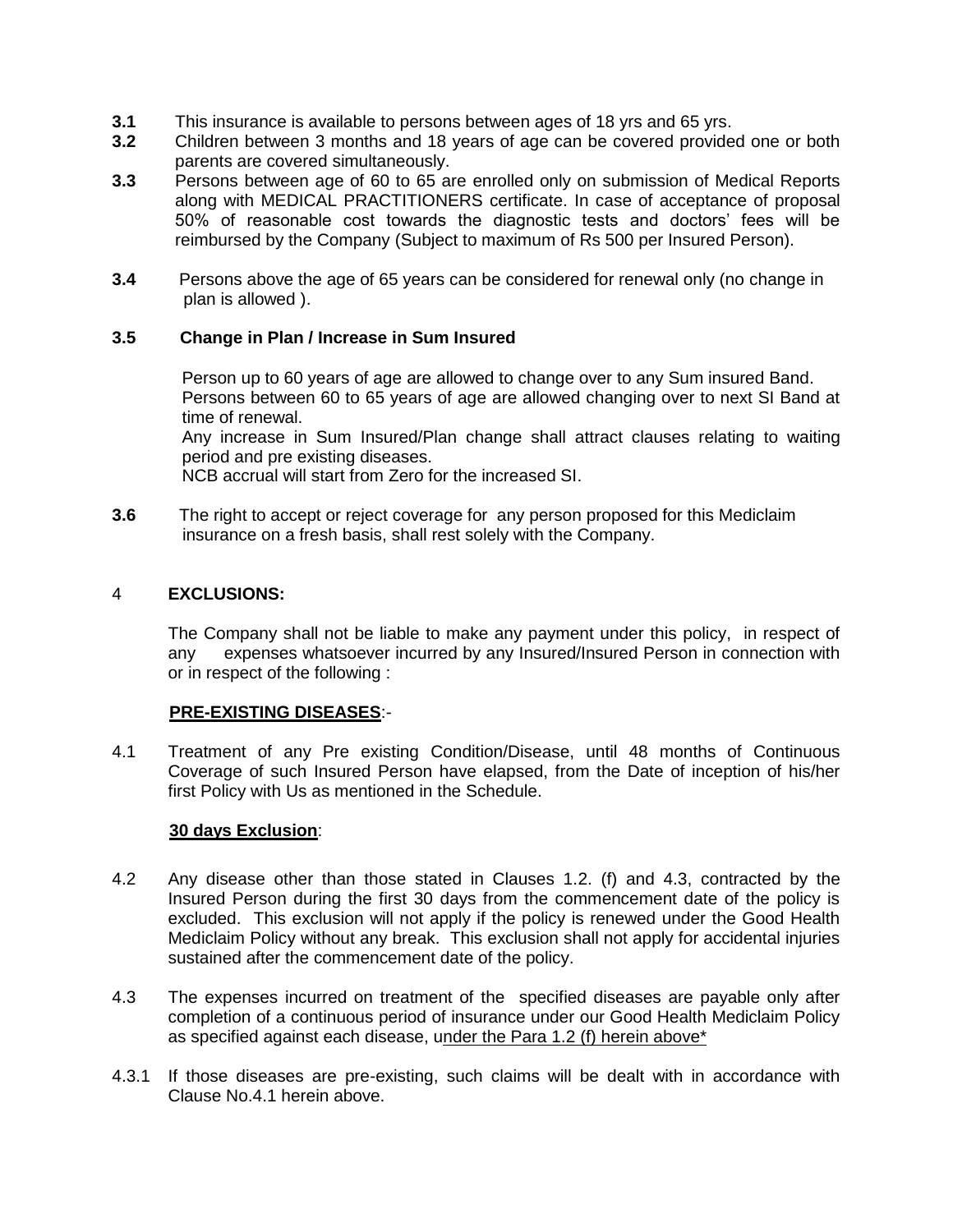### 4.4 **PERMANENT EXCLUSIONS** :

Any medical expenses incurred for or arising out of:

- 4.4.1 War, Invasion, Act of foreign enemy, War like operations, Nuclear weapons, Ionizing Radiations, contamination of Radioactive Material, Nuclear weapons or materials.
- 4.4.2 Circumcision unless necessary for treatment of a disease not excluded hereunder or as may be necessitated due to an accident.
- 4.4.3 Vaccination/immunisation and/or inoculation or change of life or cosmetic or aesthetic treatment of any description, plastic surgery other than as may be necessitated due to an accident or as a part of any illness.
- 4.4.4 The cost of spectacles and contact lenses, hearing aids including cochlear implants and durable medical equipments, walkers, crutches, wheel chairs and such other aids, cost of braces, equipment or external prosthetic devices, non-durable implants, sub cutaneous insulin pump, instrument used in treatment of Sleep Apnoea Syndrome (C P A P) and Continuous Peritoneal Ambulatory Dialysis (C P A D) and Oxygen Concentrator for Bronchial Asthmatic condition.
- 4.4.5 All types of DENTAL TREATMENT of any kind unless necessitated due to accidental injuries and requiring hospitalization for such procedure to be performed in the operation theatre of a HOSPITAL.
- 4.4.6 Convalescence, **ALL HEALTH CHECKUP**, general debility, 'Run-down' condition or rest cure, CONGENITAL EXTERNAL DISEASES OR DEFECTS OR ANOMALIES, sterility, infertility, venereal disease, genetic disorders and stem cell implantation / surgery, intentional self-injury and use of intoxicating drugs/alcohol, Obesity treatment, all psychiatric and psychosomatic disorders, participation in hazardous sports, participation in any criminal act.
- 4.4.7 All expenses arising out of any condition directly or indirectly caused to or associated with Human T-Cell Lymphotropic Virus Type III (HTLB - III) or Lymphadinopathy Associated Virus (LAV) or the Mutants Derivative or Variations Deficiency Syndrome or any Syndrome or condition of a similar kind commonly referred to as AIDS and Sexually Transmitted Diseases.
- 4.4.8 Charges incurred at Hospital or Nursing Home primarily for diagnostic, X-Ray or laboratory examinations or other diagnostic studies not consistent with or incidental to the diagnosis and treatment of the positive existence or presence of any ailment, sickness or injury, for which confinement is required at Hospital.
- 4.4.9 Expenses on vitamins and tonics unless forming part of treatment for injury or disease as certified by the attending Physician.
- 4.4.10 Expenses incurred towards sterilization, family planning procedures and treatment arising from or traceable to pregnancy, childbirth, miscarriage, abortion or complications of any of this, including caesarian section except treatment for extra uterine pregnancy (Ectopic Pregnancy subject to proof of Ultra Sonographic report and certification by the Treating Doctor).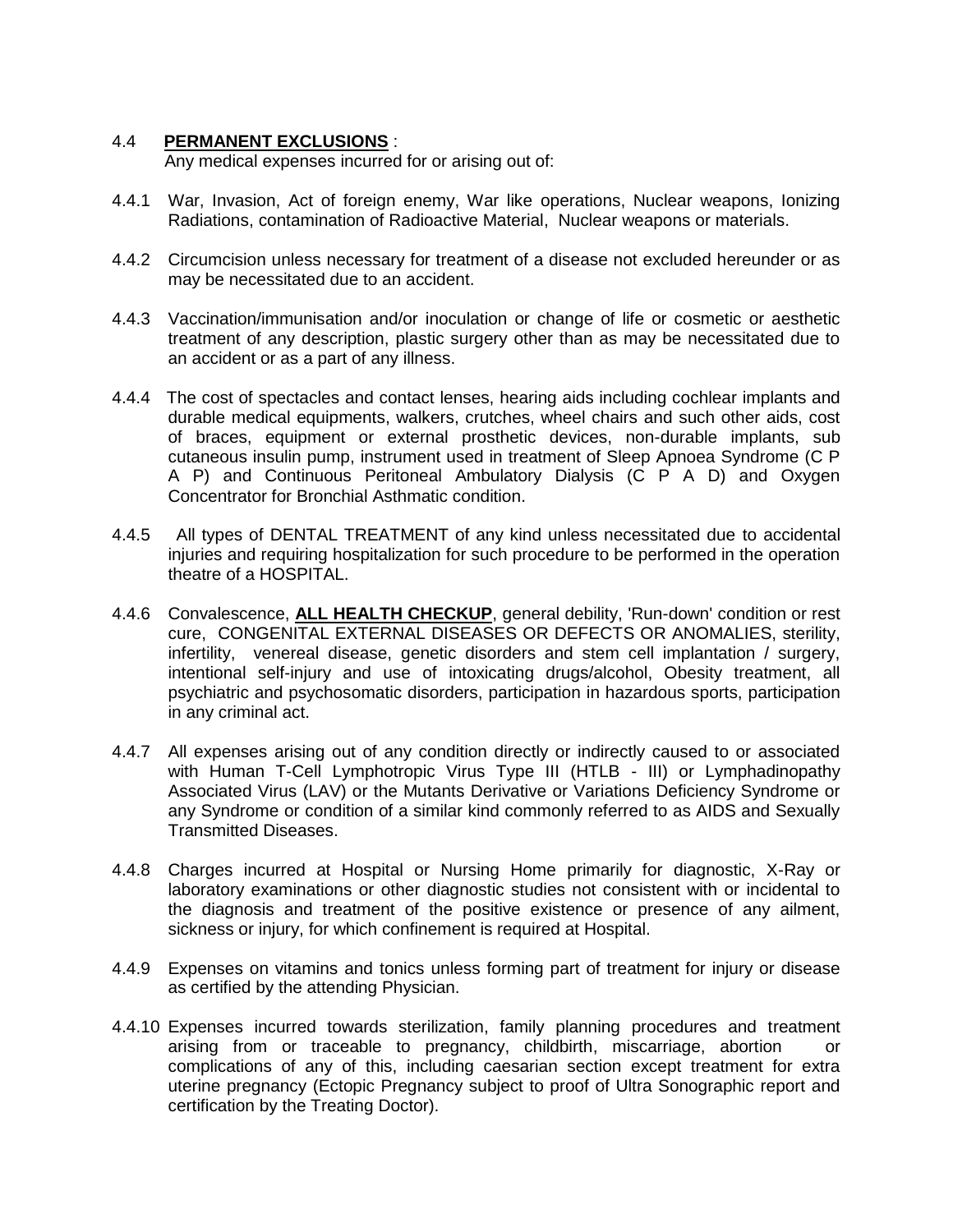# 4.4.11 Any DOMICILLIARY HOSPITALIZATION/ treatment

- 4.4.12 Pre-existing Vision impairment requiring power correction and follow-up treatments arising out of implants done prior to inception of first policy.
- 4.4.13 Naturopathy treatment.
- 4.4.14 Hospital Record charges, special nursing charges, Transport charges, incidental and miscellaneous expenses, telephone charges, Attendant Charges and Non-medical expenses, Physiotherapist charges incurred at Home.
- 4.4.15 All treatments like Age Related Macular Degeneration (ARMD) AND/OR Choroidal Neo Vascular Membrane done by administration of Lucentis /Avastin /Macugen /Avastin and other related drugs as intravitreal injection, Rotational Field Quantum Magnetic Resonance (RFQMR), External Counter Pulsation (ECP), Hyperberic Oxygen Therapy and unproven experimental treatment.
- 4.4.16 All the non-medical expenses mentioned in Annexure-I.

# 5 **CLAIM PROCEDURE**

- **5.1** Claims under this policy will be administered by THIRD PARTY ADMINISTRATOR (TPA) M/s MD India Health Care TPA Private Ltd.
- **5.2** This policy provides for CASHLESS FACILITY at NET WORK HOSPITALS If cashless access facility is availed, the TPA will directly settle the Hospital bills, subject to fulfillment of specified formalities by the insured and policy terms and conditions.
- **5.3** Where cashless access facility is not availed, the hospital bills will have to be first settled by the insured and thereafter reimbursement to be claimed from the TPA. The same procedure is applicable for NON NETWORK hospitals. Such claims will be processed by the TPA as per the policy terms and conditions. The claim for reimbursement of PRE & POST HOSPITALIZATION EXPENCES should be sent to the TPA which will also be processed by them as per policy terms and conditions.
- **5.4** NOTIFICATION OF CLAIM with particulars relating Good Health Certificate Number name of insured person in respect of whom claim is made, nature of illness/injury and name and address of attending medical practitioner/hospital/nursing home should be given by the card member to TPA within 7 days from the date of hospitalization, on receipt of which claim form will be sent by the TPA.
- **5.5** Final claim along with originals of all receipts, bills and cash memos, claim form and other documents as listed below, and the policy copies of current and earlier years, should be submitted to the TPA **within 30 days** from date of completion of treatment in the Hospital. Hospital/Diagnostic centers bills should be supported by proper serially numbered printed and revenue - stamped receipts.
	- a) Bills, Receipts and Discharge Certificate / Card from the Hospital.
	- b) Cash Memos from the Hospital(s) / Chemist(s) supported by proper prescriptions.
	- c) Receipt and Pathological test reports from Pathologist supported by the note from the attending Medical Practitioner / Surgeon recommending such Pathological tests / Pathological.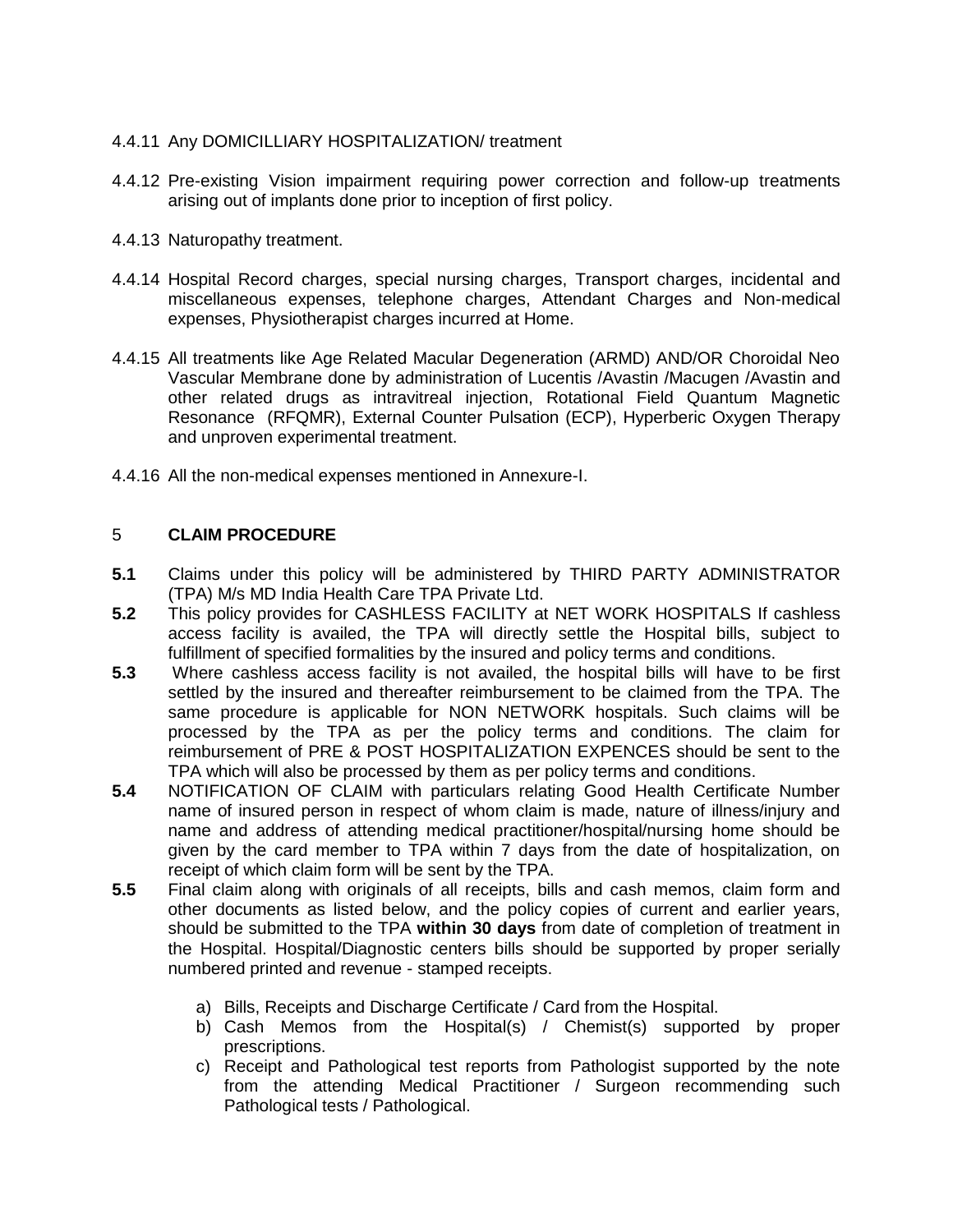- d) Surgeon's certificate stating nature of operation performed and Surgeon's bill and receipt.
- e) Attending Doctor's / Consultant's / Specialist's / Anesthetist's bill and receipt, and certificate regarding diagnosis.
- f) Certificate from attending Medical Practitioner / Surgeon that the patient is fully cured.
- **5.5.1** No payments shall be made for any Hospitalization expenses incurred, unless they form part of the Hospital Bill (Hospital Bill should be supported by proper serially numbered printed and revenue stamped receipts). However the bills raised by Surgeon, Anesthetist directly and not included in the Hospital Bill shall be paid provided a numbered Bill giving details of cheque /cash payment is produced in support thereof. If payment is made in cash the maximum amount payable will be restricted to Rs 10,000.
- **5.6** For detailed claims procedure please refer to the "Guide Book" provided by the TPA. The guidebook, insured's' identity cards and the list of Network Hospitals in the respective areas will be provided separately by the TPA.
- **5.7** The insurer shall settle the claim, including rejection, within thirty days of the receipt of the last necessary document. On receipt of the duly completed documents either from the insured or Hospital the claim shall be processed as per the conditions of the policy. Upon acceptance of claim by the insured for settlement, the insurer or their representative (TPA) shall transfer the funds within seven working days. In case of any extra ordinary delay, such claims shall be paid by the insurer or their representative (TPA) with penal interest at a rate which is 2% above the bank rate at the beginning of the financial year in which the claim is reviewed.

# **5.8 Claim form can be downloaded from the website [www.mdindiaonline.com](http://www.mdindiaonline.com/)**

# **6 CONDITIONS**

- 6.1 Any medical practitioner or other representative authorized by the Company / TPA shall be allowed to examine the insured person, in the event of any claim for Hospitalization being made when and so often as the same may reasonably be required on behalf of the Company/TPA
- 6.2 All medical/surgical treatment under this policy shall have to be taken in India. Admissible claims thereof shall be payable in Indian currency.
- 6.3 If the policy is to be renewed for enhanced sum insured, as a continuation of the earlier policy, the increased benefits are not applicable for those illnesses / diseases / disabilities contracted / suffered during the previous policy periods and in such cases, the claim if any arises for the said illness / disease / disability, if admitted, shall be processed taking into account the sum insured prior to enhancement However the increased Sum insured shall become eligible after 48 months of continuous coverage.

# 7 **CUMULATIVE BONUS**

Cumulative Bonus will be available under this policy subject to the following conditions: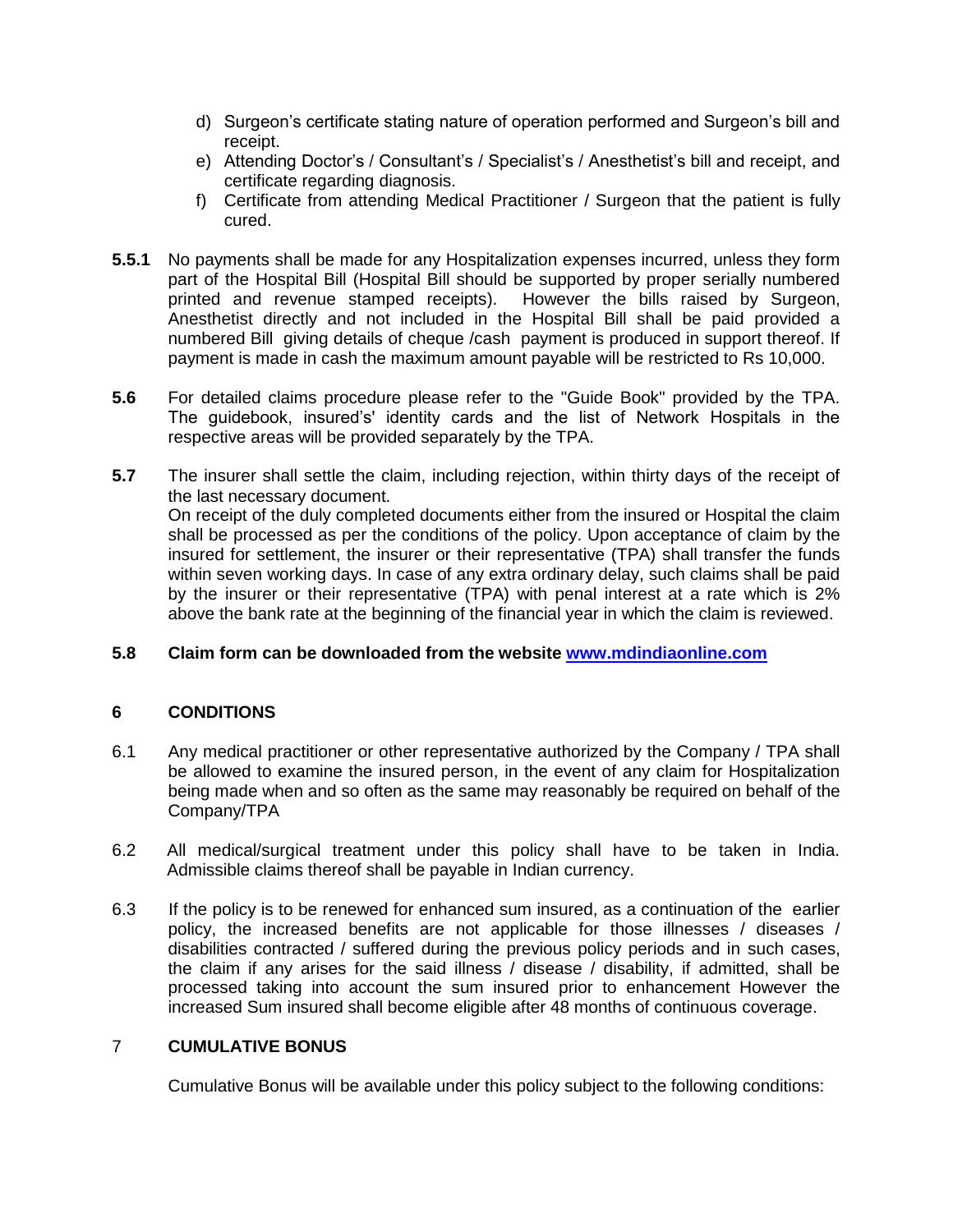- 7.1 Sum Insured under the Policy shall be progressively increased by 5%, by way of cumulative bonus, in respect of each claim free year of insurance, subject to a maximum accumulation of 50%.
- 7.2 In case of any claim under this policy in respect of the insured person who has earned the cumulative bonus, the increased percentage will be reduced by 5% at the next renewal. However basic sum insured will be maintained and will not be reduced.
- 7.3 Cumulative bonus will be lost if policy is not renewed on the date of expiry.
- 7.4 The cumulative Bonus shown in the Policy is Provisional. It is subject to revision in the event of any claim under the earlier Policy being made after issuance of this policy.
- 7.5 Cumulative Bonus will start from zero for increased Sum Insured.

### 8. **Hospital Cash Benefit** :

HOSPITAL CASH BENEFIT APPLICABLE FOR TABLE 2, TABLE 3 & TABLE 5

This benefit is extended to an insured person under Good Health Mediclaim Policy towards incidental expenses during hospitalization upon exercising the option for such a coverage and appropriate premium for such cover having been received by the Company, subject to the limits specified against the insured person's names in the policy certificate.

If this Benefit is opted by payment of additional premium and confirmed in the Policy Certificate, the Company will pay Cash Benefit towards incidental expenses during Hospitalization at the rate and for the period stated below:

|                                   | Option for No. of Days                                                                                                               |                                                                                                                                       |                                                                                                                                                                                                                                                                                                                                                           |                                                                                                                                    |  |  |
|-----------------------------------|--------------------------------------------------------------------------------------------------------------------------------------|---------------------------------------------------------------------------------------------------------------------------------------|-----------------------------------------------------------------------------------------------------------------------------------------------------------------------------------------------------------------------------------------------------------------------------------------------------------------------------------------------------------|------------------------------------------------------------------------------------------------------------------------------------|--|--|
| Table                             | Table 2                                                                                                                              | Table -3                                                                                                                              | Table $-5$ & Plan No.31-35                                                                                                                                                                                                                                                                                                                                |                                                                                                                                    |  |  |
| No. of<br>Days                    | 15 Days                                                                                                                              | 30 Days                                                                                                                               | 200 Days                                                                                                                                                                                                                                                                                                                                                  |                                                                                                                                    |  |  |
|                                   | Age Upto<br>$100$ yrs                                                                                                                | Age Upto<br>100 Yrs                                                                                                                   | Upto 70 Yrs at the commencement<br>of Insurance                                                                                                                                                                                                                                                                                                           | Age More than 70<br>Yrs and upto 100<br>Yrs on renewal<br>⊤if<br>not opted otherwise                                               |  |  |
| Cash<br><b>Benefit</b><br>Payable | @ 0.2% of<br>Basic Sum<br><b>Insured Per</b><br>Day for Plan<br>$15-22,$<br>Rs.1250/- for<br>plan 93 and<br>Rs.1500/- for<br>plan 94 | @ 0.2% of<br>Basic Sum<br><b>Insured Per</b><br>Day for plan<br>$23-30,$<br>Rs.1250/- for<br>plan 95 and<br>Rs.1500/- for<br>plan 96. | @ Rs.1000 Per Day for<br>1)<br>Non-Accident<br>Hospitalization<br>However, if the insured<br>2)<br>person is in ICU, during<br>such period benefit shall<br>be paid @ Rs.2000 Per<br>Day maximum of 15 days<br>during the policy year.<br>3)<br>@ 2000 Per Day maximum<br>of 15 days during the<br>policy year for<br>Hospitalisation due to<br>Accident. | @ 500/- Per Day for<br>maximum of 30<br>days during the<br>Period of Insurance<br>irrespective of<br>nature of<br>Hospitalizations |  |  |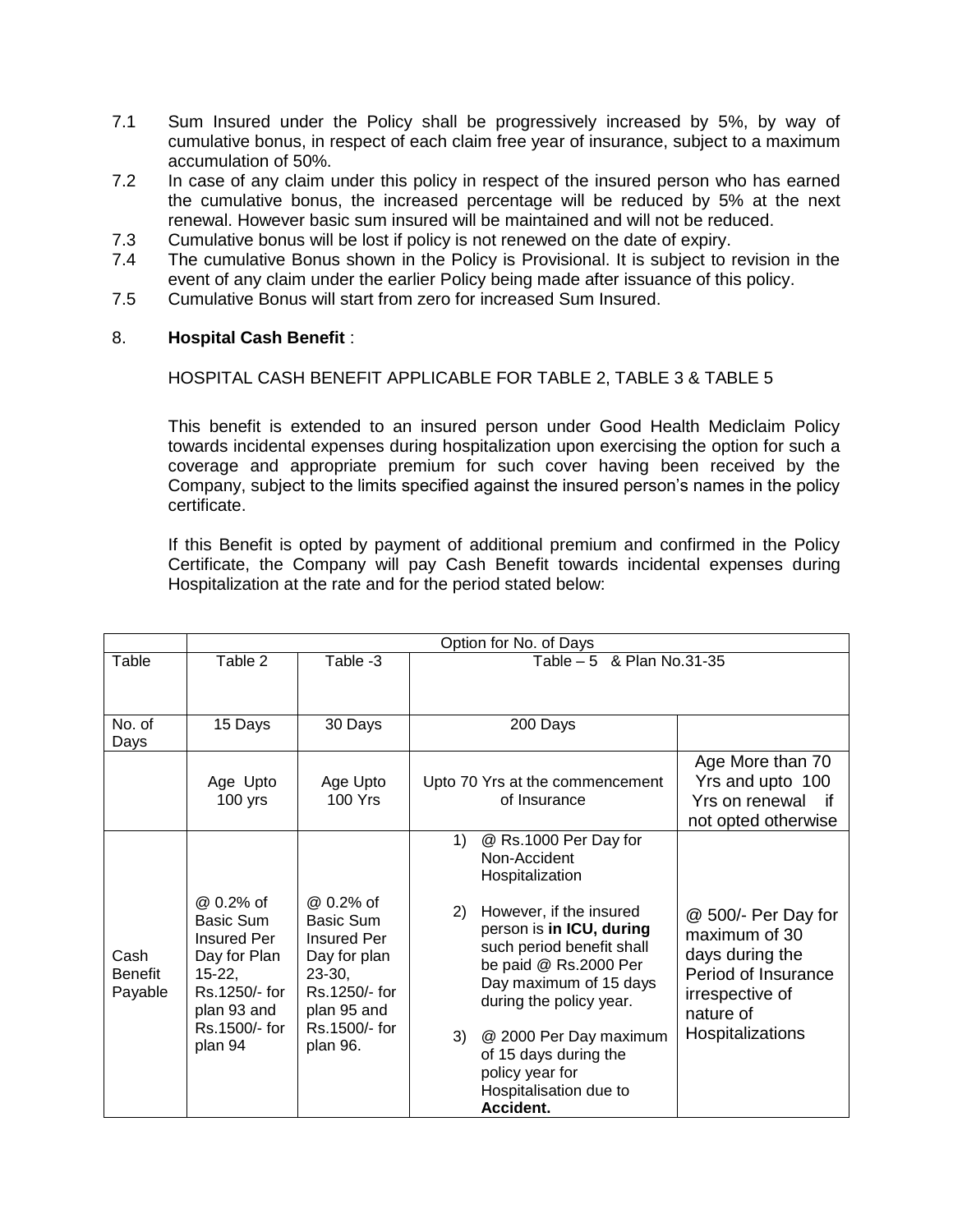|  |  | 4) Convalescene Benefit -<br>Rs.15000 if confinement in<br>hospital exceeds 21<br>consecutive days, payable<br>once during the policy<br>year. |  |
|--|--|------------------------------------------------------------------------------------------------------------------------------------------------|--|
|  |  |                                                                                                                                                |  |

The Benefit shall be payable

- a) In addition to the Hospitalization Expenses covered by the Policy
- b) Only in the event of claim for Hospitalization being admissible
- c) In all, only for maximum number of days opted, in respect of any number of Hospitalizations/ claims that may occur during the Period of Insurance.
- d) Under 200 days for age upto 70 yrs the benefits 2 & 3 starts on completion of first 24 hrs and only one benefit either 1,2 or 3 shall be payable at a time and not collectively.

# 8.1 **Claims Procedure** :

- i) The benefit is admissible only if the claim under Good Health Mediclaim Policy is found admissible in accordance with the Terms and Conditions of the Policy.
- ii) Hospital Cash Cover is not eligible for DAY CARE PROCEDURES.
- iii) The payment in respect of this benefit will be made directly to the insured by the Third Party Administrators after discharge from the hospital upon submission of proof of hospitalisation.

# **GOOD HEALTH PERSONAL ACCIDENT POLICY**

# 9 **SCOPE OF COVER:**

If an **ACCIDENTAL** bodily **INJURY** caused by a sudden, unforeseen and involuntary event caused by external, violent, and visible means shall within twelve (12) calendar months of its occurrence be the sole and direct cause of:

(a) Death, the Capital Sum Insured (C.S.I.) becomes payable, also any expenses incurred for transportation of the fatal **accident** victim to the place of residence; a lump sum of 2% of C.S.I.or Rs. 2500/- whichever is less is payable.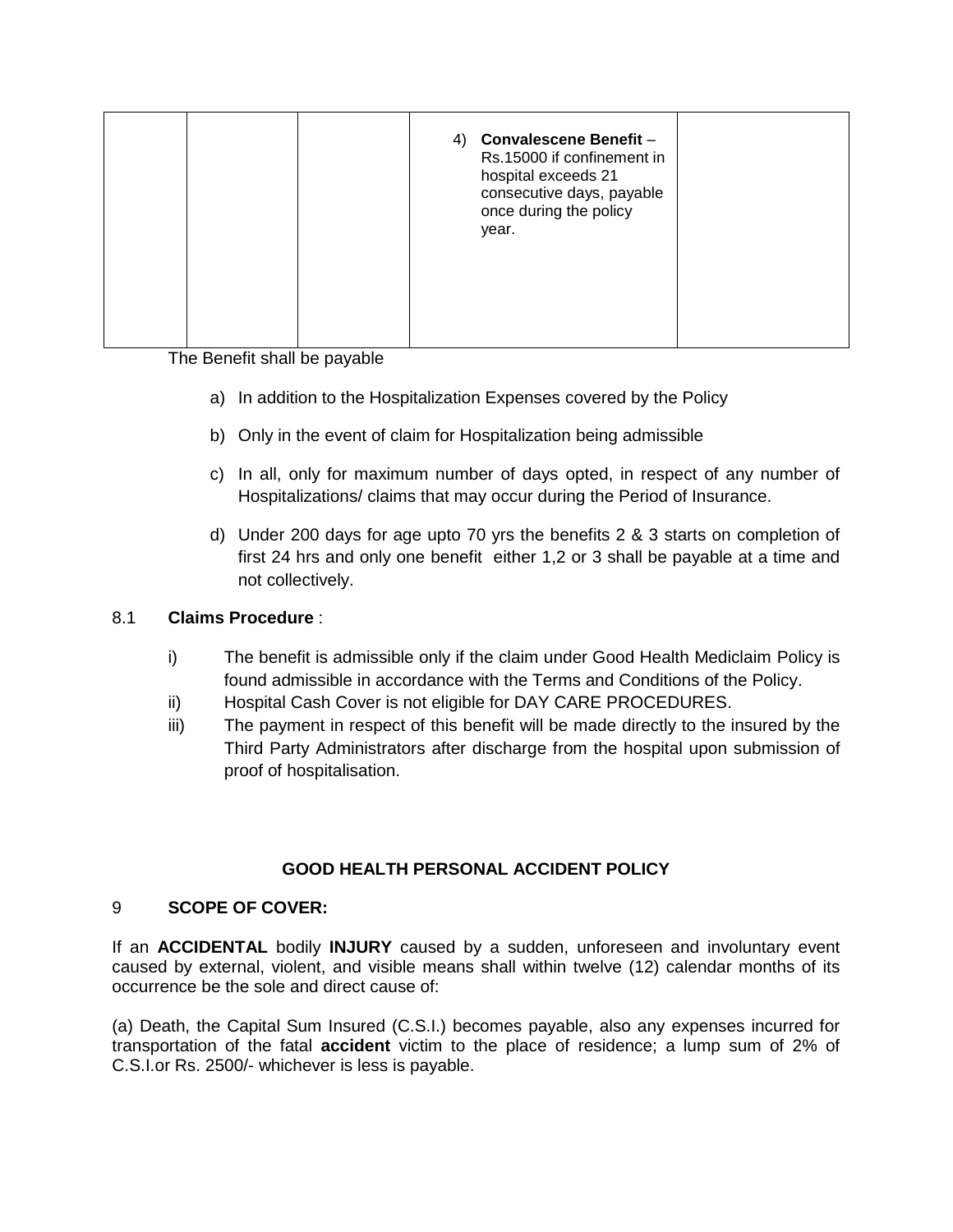(b) (i) Loss of sight of both eyes or of the actual loss by physical separation of two entire hands or two entire feet or of one entire hand and one entire foot, the C.S.I. stated in the Schedule hereto applicable to such insured person becomes payable.

(ii) Loss of two hands or two feet or one hand and one foot or loss of sight of one eye and one hand or one foot, C.S.I. stated in the Schedule hereto applicable to such insured person becomes payable

c) (i) Loss of sight of one eye or one entire hand or one entire foot, fifty percent (50%) of the C.S.I. becomes payable.

(ii) Loss of use of a hand or a foot without physical separation, fifty percent (50%) of the C.S.I. becomes payable.

(d) Permanent Total Disablement (PTD) from **injuries** other than named above, varying percentage becomes payable, as may be assessed by the Company's panel **medical practitioner.**

(e) Permanent Partial Disablement (PPD) involving Total and/or partial irrecoverable loss of use or of the actual loss by physical separation of parts of limbs then the applicable percentage of C.S.I. is payable as enumerated below:

| $\overline{1}$ .       | Loss of toes $-$ all                                                              | 20% of CSI |
|------------------------|-----------------------------------------------------------------------------------|------------|
|                        | Great both phalanges                                                              | 5% of CSI  |
|                        |                                                                                   | 2% of CSI  |
|                        | Great one phalanx                                                                 |            |
|                        | Other than great if more than one toe lost (each)                                 | 1% of CSI  |
| ii.                    | Loss of hearing - both ears                                                       | 75% of CSI |
| iii.                   | Loss of hearing - one ear                                                         | 30% of CSI |
| Iv                     | Loss of four fingers and thumb of one hand                                        | 40% of CSI |
| v.                     | Loss of four fingers                                                              | 35% of CSI |
| vi.                    | Loss of thumb - both phalanges                                                    | 25% of CSI |
|                        | One phalanx                                                                       | 10% of CSI |
| vii                    | Loss of index 3 phalanges or 2 phalanges or 1 phalanx                             | 10% of CSI |
| viii                   |                                                                                   | 6% of CSI  |
|                        | Loss of middle finger 3 phalanges or 2 phalanges or 1 phalanx                     |            |
| $\mathsf{I}\mathsf{x}$ | Loss of ring finger 3 phalanges or 2 phalanges or 1 phalanx                       | 5% of CSI  |
| $\mathsf{x}$           | Loss of little finger 3 phalanges or 2 phalanges or 1 phalanx                     | 4% of CSI  |
| Xi                     | Loss of metacarpal $1^{st}$ or $2^{nd}$ (additional) or 3rd, $4^{th}$ or $5^{th}$ | 3% of CSI  |
|                        | (additional)                                                                      |            |
| Xii                    | Any other Permanent Partial Disablement as assessed by the                        |            |
|                        | <b>Company's MEDICAL PRACTITIONER.</b>                                            |            |
|                        |                                                                                   |            |

# **Table giving % of CSI payable for Permanent Partial Disablement (PPD) claims:**

This policy also covers medical expenses arising out of **ACCIDENTS** resulting in death/permanent disablement subject to a maximum of 10% of the C.S.I.

### **10 DEFINITIONS**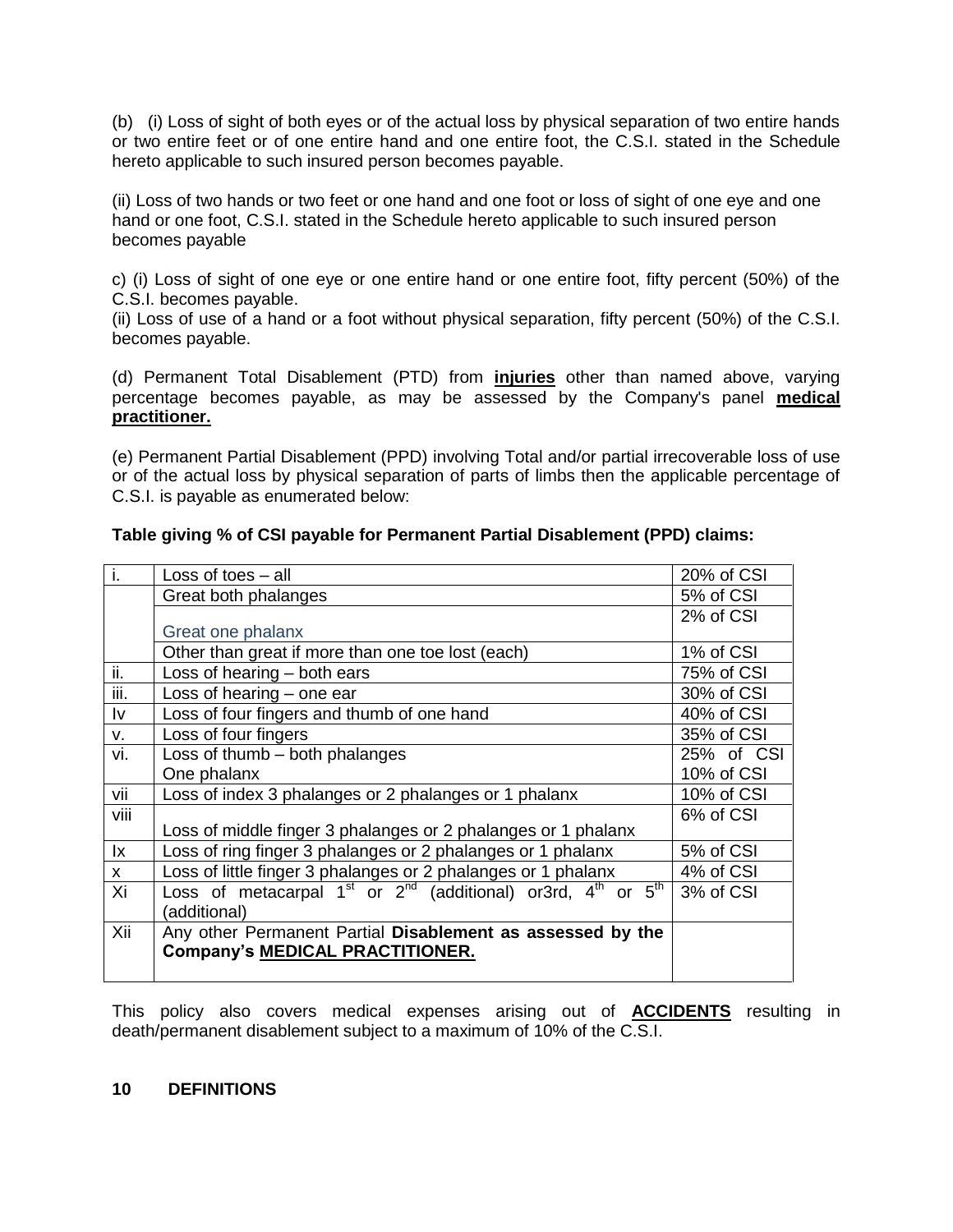# **ACCIDENT**

An accident is a sudden, unforeseen and involuntary event caused by external, visible, and violent means.

# **INJURY**

Injury means accidental physical bodily harm excluding illness or disease solely and directly caused by external, violent and visible and evident means which is verified and certified by a MEDICAL PRACTITIONER

### **MEDICAL PRACTITIONER**

A Medical practitioner is a person who holds a valid registration from the Medical Council of any State or Medical Council of India or Council for Indian Medicine or for Homeopathy set up by the Government of India or a State Government and is thereby entitled to practice medicine within its jurisdiction; and is acting within the scope and jurisdiction of his license. **MEDICAL EXPENSES**

Medical Expenses means those expenses that an Insured Person has necessarily and actually incurred for medical treatment on account of Accident on the advice o f a Medical Practitioner, as long as these are no more than would have been payable if the Insured Person had not been insured and no more than other hospitals or doctors in the same locality would have charged for the same medical treatment.

# **11 DETAILS OF EXCLUSION**

A The Company shall not be liable for payment of claims arising out of'

(i) Compensation under more than one of the sub-clauses in scope of cover (1) in respect of the same period of disablement.

(ii) Any other payment after a claim under sub-clauses (a) or (b) or (d) in scope of cover (1) has been admitted and has become payable.

(iii) Any payment during the policy exceeding the C.S.I. plus applicable medical expenses, which is the Company's maximum liability.

(iv) (a) Self-injury, suicide or attempted suicide.

(b) Whilst under the influence of alcoholic drinks or drugs,

(c) Whilst engaging in Aviation or whilst mounting into, dismounting from, or travelling in any aircraft other than as a passenger (fare paying or otherwise) in a duly licenced standard type of aircraft as defined in the Master policy issued to Citibank.

- (d) Venereal disease, insanity, or AIDS
- (e) Whilst committing any breach of law with criminal intent.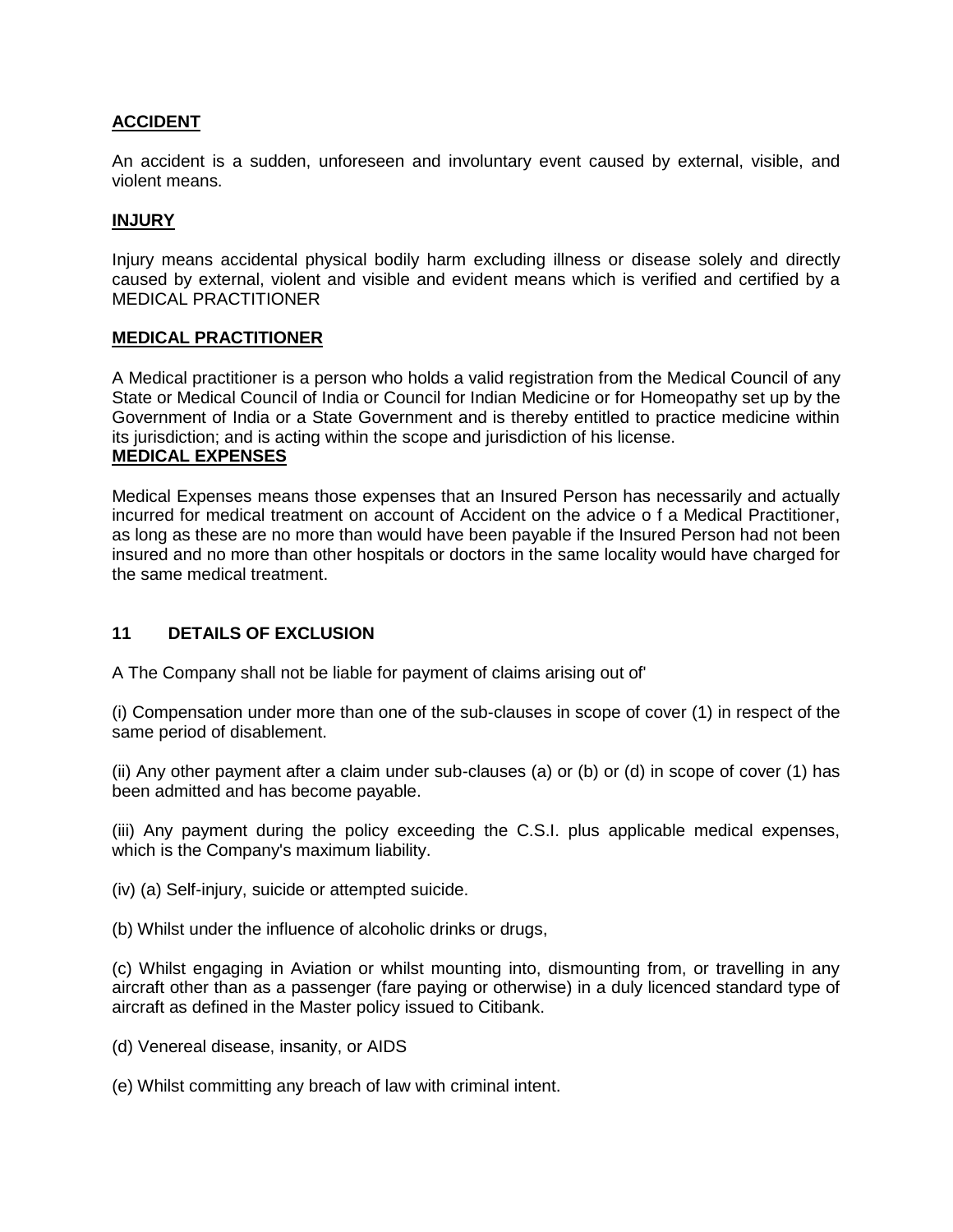- (v) War and allied perils
- (vi) Radiations, Radio activity or any nuclear accidents
- (vii) Pregnancy, childbirth or in consequence thereof.

B. The Company shall not be liable for payment of claims arising out of participation of the Insured person in winter sports, mountaineering, skiing, Ice-hockey, ballooning, polo, riding or driving in races or on horseback or rallies, caving or rot holing, hunting or equestrian, scuba diving or other under water activity·, rafting, yachting or other similar hazardous activities Further no claim will be paid in case insured person, trained or otherwise, participates in professional sports or any other hazardous sports, working in underground mines, explosives, magazines(firearms), electrical installations with high tension supply, jockeys, circus personnel, big game hunting and occupation of similar hazards.

### **This Policy covers insured person from the age of 5 years to 70 years.**

### **12 CLAIMS PROCEDURE**

Preliminary notice of claim should be sent to the Company within 30 days in case of death / disablement of insured person upon which a claim form will be sent to the claimant's address.

(a) In the event of a death claim, the claim form should be returned duly completed by the legal heir of the insured along with the following:

- (i) Postmortem report / Coroner's inquest report
- (ii) Police report
- (iii) Death Certificate
- (iv) Attending **MEDICAL PRACTITIONER'S** report
- (v) Succession Certificate /Legal heir certificate/copy of nomination
- (vi) Receipt for carriage owners for carrying the fatal accident victim to the place of residence
- (vii) ECS Form of Nominee.

(b) In the event of a disablement claim, the claim form should be duly completed by the insured along with the following:

(i) Attending Medical Practitioner's report and Certificate from the **MEDICAL PRACTITIONER'S** giving details of loss and / or percentage of disablement,

(ii) Diagnostic report, X-rays, **MEDICAL PRACTITIONER'S** prescriptions and bills,

(iii) Police Investigation report.

(iv) ECS Form.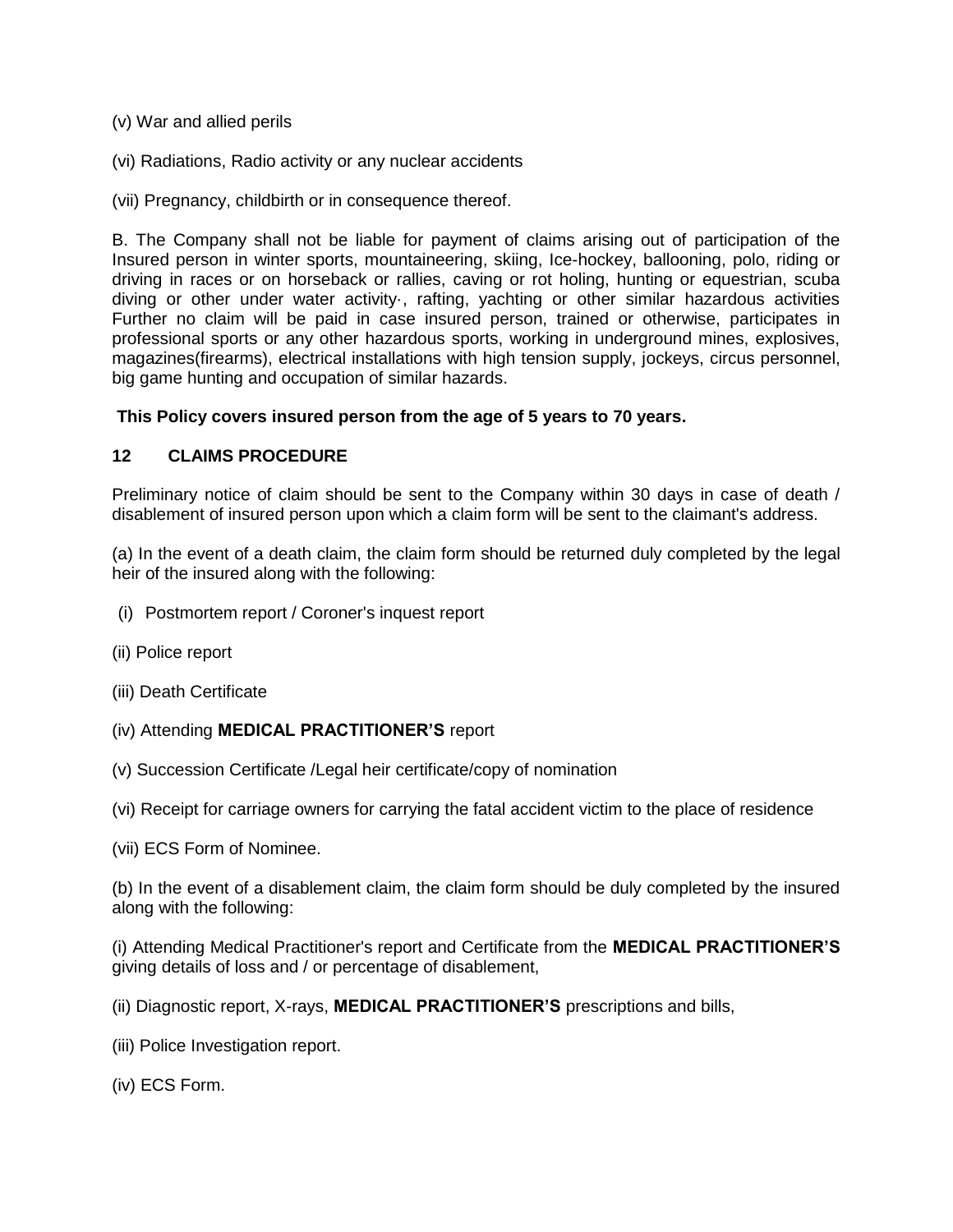All payment shall be made in Indian Rupees in India though the cover is valid all over the world.

Good Health Group Personal Accident Policy Claim intimation letter and Claim Form can be downloaded from our website [www.newindia.co.in/citibank.](http://www.newindia.co.in/citibank)

### **DECLARATION FOR NOMINATION**

(In respect of each insured person under Good Health Group Personal Accident Policy)

Nomination is compulsory under Good Health Group Personal Accident Policy. Each insured person has to nominate a person who would become eligible to receive the claim amount in the event of insured person's death. Nomination form is available at the end of the policy clause. It can also be downloaded from our website, [www.newindia.co.in/citibank.](http://www.newindia.co.in/citibank) The insured may send the declaration for nomination to the Insurance Company in the Prescribed Format, in duplicate, (along with a self-addressed unstamped envelope). The duplicate copy will be returned to insured person duly acknowledged.

In the event of the death of the Insured Person due to accident, the nominee(s) should submit the acknowledged copy for settlement of the claim. Otherwise a Succession Certificate / Legal Heir ship certificate will have to be produced.

### **GENERAL CONDITIONS**

### **1. PROPOSAL FOR INSURANCE**

The Proposer shall make an application either in writing, in the prescribed application / proposal form, duly completed and signed, or by providing details and confirmations via telephonic mode along with the prescribed Medical Practitioner's Report and diagnostic test reports, wherever applicable, in respect of all the persons proposed for this Mediclaim / Personal Accident insurance, so that the said details and confirmations are received prior to the last date specified for this purpose, to be eligible for consideration of his/her request for Good Health Mediclaim / Personal Accident Policy cover.

The Company shall not be liable for omission or rejection of any such application either wholly or in part, due to any decision, action or omission of Citibank or due to nonreceipt or delayed receipt (i.e., after the due date) of the application form or of the medical practitioner's report, wherever required, or due to the application received being incomplete in any respect or due to any other reason whatsoever.

### **2. ACCEPTANCE OF PROPOSALS**

The proposals accepted by the Company for coverage shall be processed by Citibank for debiting the premium to the customers' card or bank account.

It is agreed and understood that acceptance of applications by Citibank will not constitute deemed acceptance of the persons proposed as eligible for insurance cover by the company.

### **3. PAYMENT OF PREMIUM**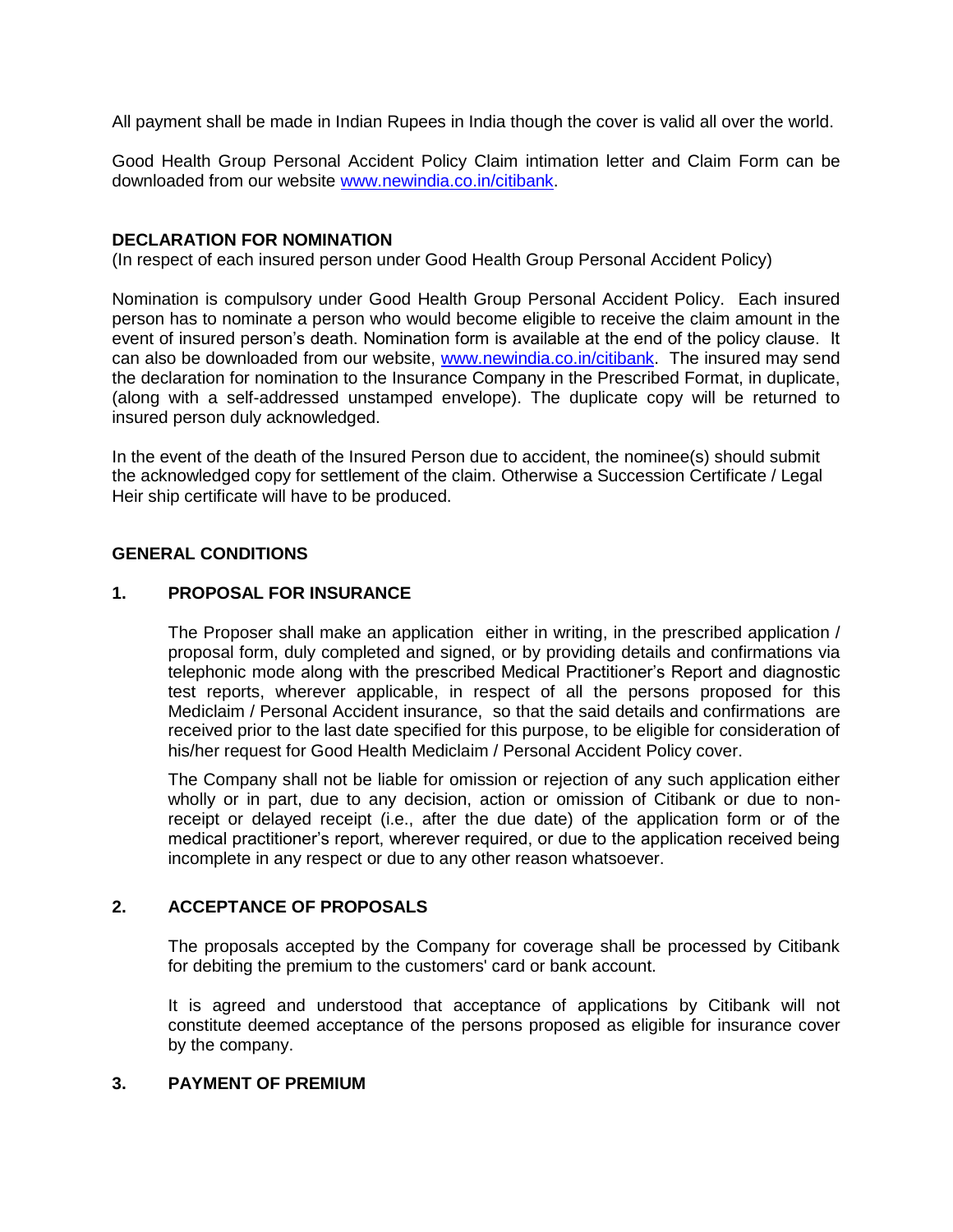The Proposer authorizes Citibank to debit Good Health Policy premium to his Citibank Card/Account Holders for Good Health Mediclaim Policy and/or Good Health Group Personal Accident Policy benefits for self and/or family members and/or employees.

### **4. FREE LOOK PERIOD**

The insured will be allowed a period of at least 45 days from the date of commencement of the policy to review the terms and conditions of the policy and to return the same if not acceptable at inception of policy and at each renewal if the same was done on a auto renewal basis without the consent of Insured.

In case insured opts to use the free look option then full premium charged will be refunded after deduction of Rs 100 as charges.

### **5. CANCELLATION**

The Company may at any time cancel this policy certificate on grounds of misrepresentation, fraud, non-disclosure of material fact or non-cooperation by the insured by sending the insured 30 days notice by registered letter at the insured's last known address and in such event the Company shall refund to the insured a pro-rata premium for unexpired period of insurance. The Company shall however remain liable for any claim which arose prior to the date of cancellation.

In all other cases the insured may at any time cancel this policy and in such event the Company shall allow refund of premium at Company's short period rates only as indicated below, provided no claim has occurred up to the date of cancellation.

| <b>Periodon Risk</b> | Rate of premium to be retained                                      |
|----------------------|---------------------------------------------------------------------|
| Up to 45 days        | 0% of the Annual Rate subject to a deduction of Rs.100/- as charges |
| Up to 3 months       | 50% of the Annual Rate                                              |
| Up to 6 months       | 75% of the Annual Rate                                              |
| Exceeding<br>months  | 6   Full Annual Rate                                                |

In the event of the insured requesting for cancellation of this policy and seeks refund of premium, any certificate issued to the insured for the purpose of claiming deduction under Section 80-D of the Income-Tax Act, 1961, shall also be deemed to be cancelled and the insured cannot claim any deduction for Income-Tax purposes, against the such policy or certificate.

Premium will be refunded to the insured by the Company provided no claim has occurred up to the date of cancellation. Citibank's confirmation of receipt of request for such cancellation will be binding upon the proposer/insured person.

Refund of premium can be done by Citibank directly to the proposer on behalf of the company under any of the above circumstances in respect of the insured person for whom the cover is sought to be cancelled.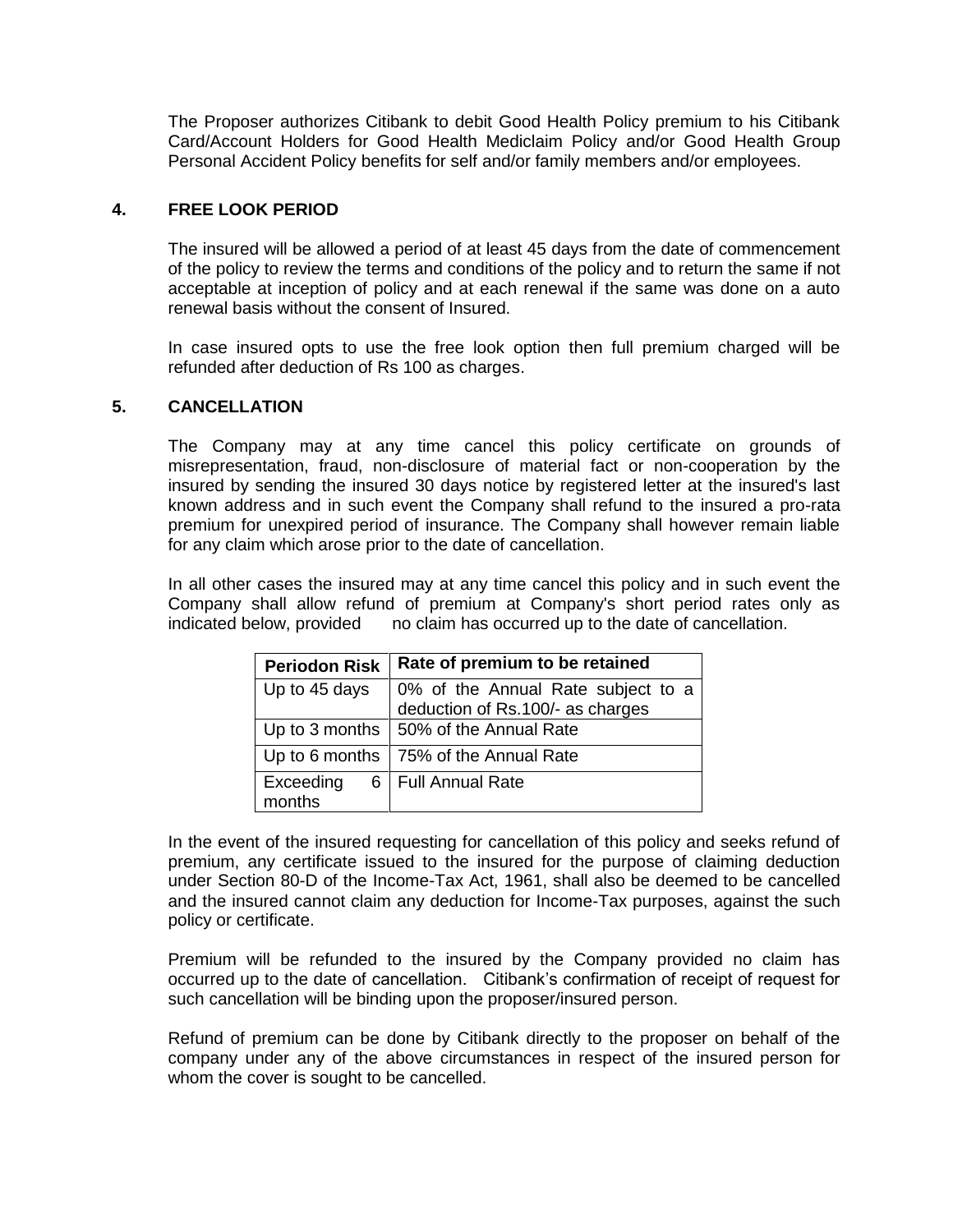Policy once cancelled shall not be reinstated under any circumstances and no claim shall be admissible under the Policy when once it is cancelled. If option for cancellation is notified to CITIBANK either in writing or over phone. Citibank's confirmation of receipt of request for such cancellation will be binding upon the insured.

The company does not undertake any responsibility to the insured and / or insured persons if Citibank arranges to have the insurance cover(s) withdrawn in case of delayed payment or non – payment of the dues in respect of this policy by the insured to Citibank.

### **6 RENEWAL OF POLICY**

If the Proposer opts for non-renewal of this policy or for changes in renewal policy, he/she shall inform Citibank indicating his/her preference 20 days prior to the date of commencement of the policy. **Once the policy is renewed no request for alteration of policy choice will be entertained.**

The Company shall not be responsible or liable for non-renewal of the policy for any reason whatsoever arising out of any decision of Citibank in this regard.

The health policy shall ordinarily be renewed except on the grounds of fraud, moral hazard or misrepresentation or non-cooperation by the insured.

The company may at its discretion revise the premium rates and / or the Terms & conditions of the Policy every year upon renewal thereof.

Renewal of this Policy is Automatic, only if the premium due is paid by Citibank to the Company before the due date on behalf of the Card member or the accountholder as applicable.

If the company have discontinued issue of the Policy, in such event the Insured shall however have the option for renewal under any similar Policy being issued by the company, provided however, benefits payable shall be subject to the terms contained in such other policy.

- **7.** The Company /TPA shall not be liable to make any payment under this policy in respect of any claim if such claim be in any manner fraudulent or supported by any fraudulent means or device whether by the Insured Person or by any other person acting on his behalf or in the event of misrepresentation, misdescription or non- disclosure of any material particulars. The insured shall forfeit all benefits under this policy and the policy shall become void.
	- **8.** If the Company shall disclaim liability for any claim hereunder and such claim shall not within 12 calendar months from the date of the disclaimer have been made the subject matter of a suit in a Court of Law or of the appeal before the Insurance Ombudsman, then the claim shall for all practical purposes be deemed to have been abandoned and shall thereafter be not recoverable hereunder.

### **9. FRAUD, MISREPRESENTATION, CONCEALMENT:**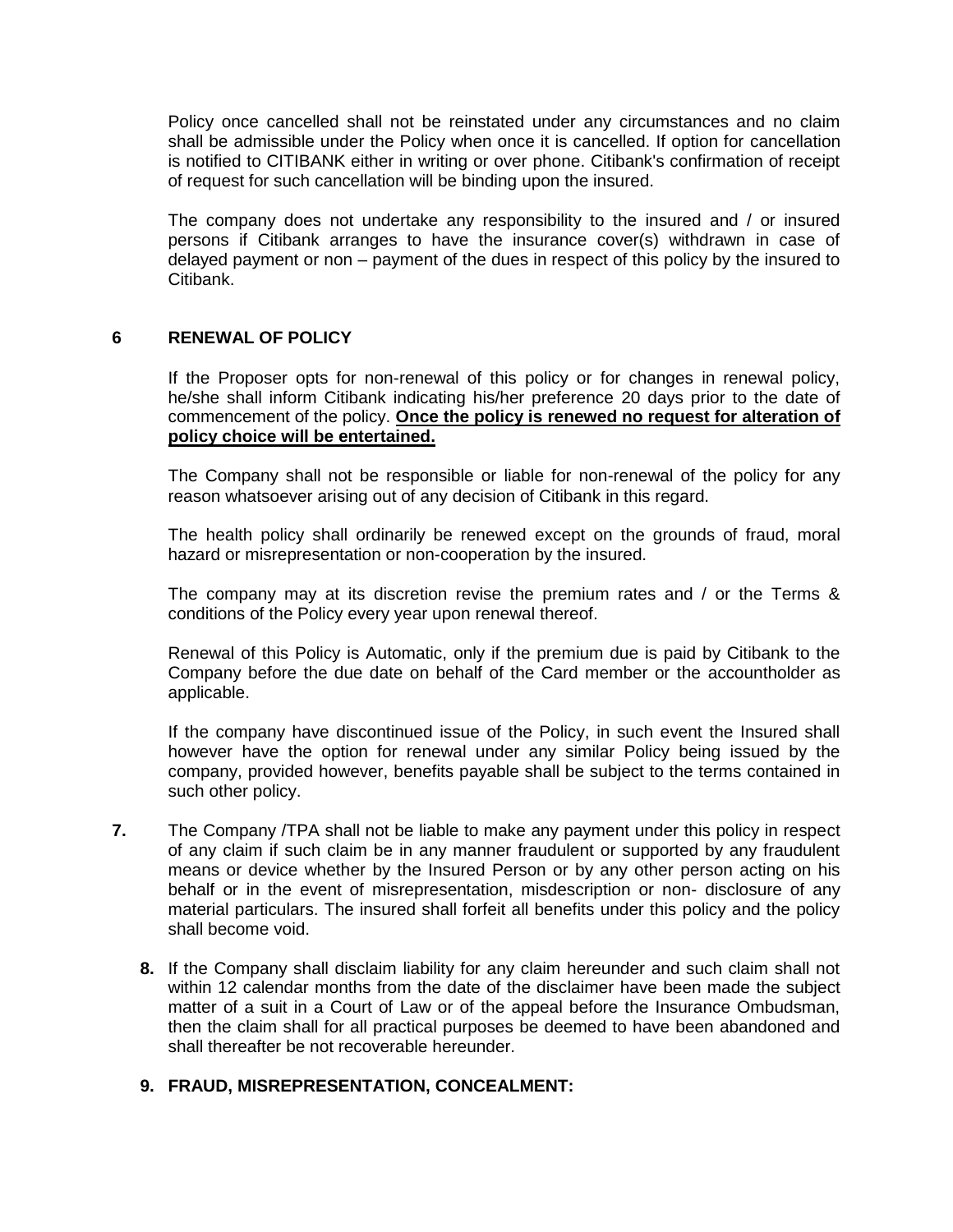The Policy shall be null and void and no benefits shall be payable in the event of misrepresentation, misdescription or non-disclosure of any material fact / particular if such claim be in any manner fraudulent or supported by any fraudulent means or device whether by the Insured person or by any other person acting on his/her behalf.

- **10. Contribution:** If two or more policies are taken by the Insured Person during a period from one or more insurers to indemnify treatment costs, the Company shall not apply the contribution clause, but the Insured Person shall have the right to require a settlement of his/her claim in terms of any of his policies.
	- 1. In all such cases the Company shall be obliged to settle the claim without insisting on the contribution clause as long as the claim is within the limits of and according to the terms of the policy.
	- 2. If the amount to be claimed exceeds the sum insured under a single policy after considering the deductibles or co-pay, the Insured Person shall have the right to choose insurers by whom the claim to be settled. In such cases, the insurer may settle the claim with contribution clause.
	- 3. Except in benefit policies, in cases where an Insured Person has policies from more than one insurer to cover the same risk on indemnity basis, the Insured Person shall only be indemnified the Hospitalisation costs in accordance with the terms and conditions of the policy.

 Note: The insured Person must disclose such other insurance at the time of making a claim under this Policy.

- **10. Portability (applicable to Mediclaim Section only):** Persons covered under this group policy are allowed to port into retail Mediclaim policy of The New India Assurance Co Ltd available at the time of request for porting as per IRDA portability guidelines.
- **11.** Insured shall have all benefits as per Protection of Policy Holder's Interest Regulation 2002.

# **12. GRIEVANCE REDRESSAL**

The insured may approach any of the following for redressal of grievances if any

|    | <b>Divisional Office</b> | The New India Assurance Company Limited<br><b>Customer Guidance Department,</b><br>260, Anna Salai, Chennai-600006.                           |
|----|--------------------------|-----------------------------------------------------------------------------------------------------------------------------------------------|
| 2. | <b>Regional Office</b>   | The New India Assurance Company Limited<br><b>Customer Guidance Department,</b><br><b>Dewas Towers</b><br>770-A, Anna Salai, Chennai- 600002. |
| 3. | <b>Head Office</b>       | The New India Assurance Company Limited<br><b>Customer Guidance Department,</b><br>No.87, M.G Road,<br>Fort, Mumbai - 400 001.                |
| 4. | Insurance Ombudsman**    | Insurance Ombudsman                                                                                                                           |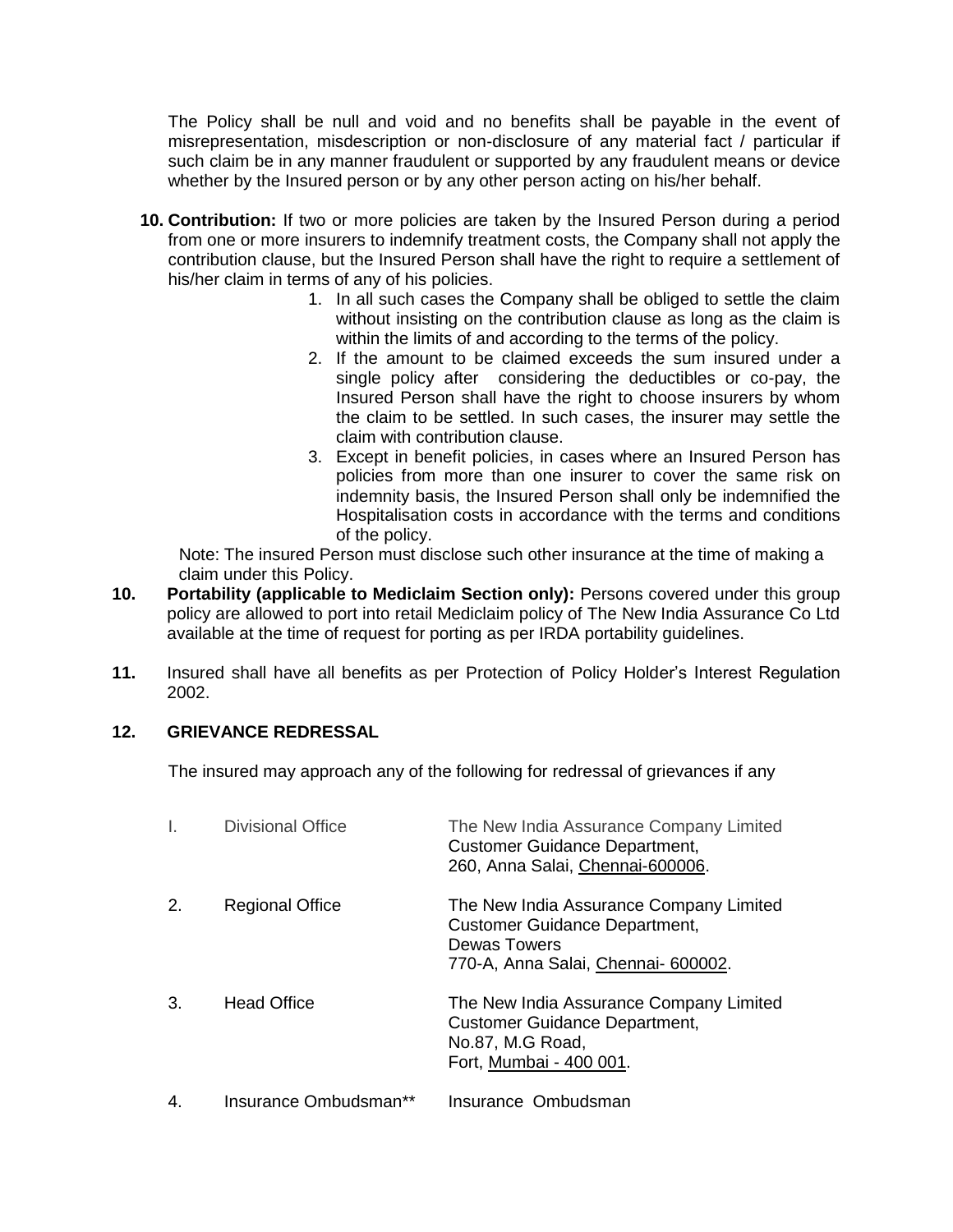453 ( Old No. 312), Fathima Akhtar Court, 4Th Floor, Teynampet, Chennai- 600018

\*\* (Insured may contact Ins. Ombudsman Office constituted at various places in India also)

### **For THE NEW INDIA ASSURANCE COMPANY LIMITED**

### **DULY CONSTITUTED ATTORNEY**

### **NOMINATION FOR GOOD HEALTH MEDICLAIM POLICY**

#### **FORMAT FOR DECLARATION OF NOMINATION**

I/We the policy holder(s) under GOOD Health Policy with Certificate No.

Valid for the period from to to and its subsequent renewals thereof do hereby assign the monies payable by The New India Assurance Co.Ltd., in the event of my/our death to the below mentioned person(s) and I/We further declare that the receipt given by the nominee(s) shall be sufficient discharge to the company. I/We shall furnish revised nomination form if there is any change in future.

| SI.N<br>о. | Name of the<br>insured $#$ | Nominee's<br>Name | Date of Birth<br>of Nominee | Relationship<br>to the<br>Insured<br>Person | Signature of the<br>insured<br>person * | Signature of<br>Witness |
|------------|----------------------------|-------------------|-----------------------------|---------------------------------------------|-----------------------------------------|-------------------------|
|            |                            |                   |                             |                                             |                                         |                         |

Name and address of the witness Acknowledgement by New India Assurance

In case of Minor Nominee:

Name and address of Guardian and relationship with Minor \* (in case of Minor insured person guardian should sign)

Dear Customer,

Please fill up your address here below before sending this Nomination form (in DUPLICATE)

(Original will be retained in the office and Duplicate copy duly acknowledged by the company will be returned to the Insured.) (This Nomination will be valid for the current Policy Period and its subsequent continuous Renewals, unless change in Nomination is made and duly acknowledged by the Company)

………………………………………………………………

…………………………………………………………………………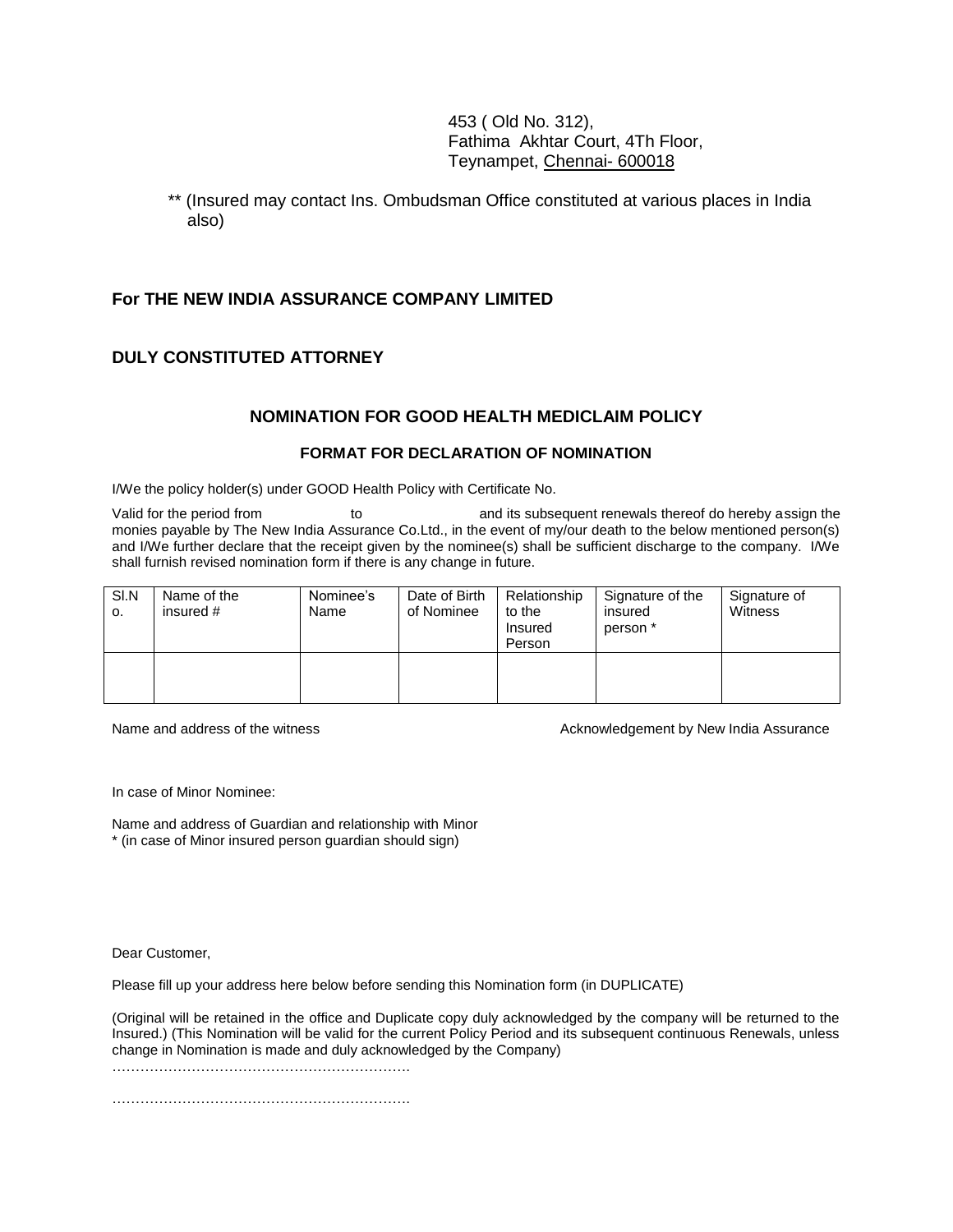……………………………………………………………… …………………………..PINCODE ………………

Note: # - Proposer here means the cardholder who is proposing for the insurance, since all the claim payments are made to the cardholder.

### **NOMINATION FOR GOOD HEALTH PERSONAL ACCIDENT POLICY**

### **FORMAT FOR DECLARATION OF NOMINATION**

I/We the policy holder(s) under Good Health Group Personal Accident Policy (One Year) with Certificate No.

Valid for the period from to to and its subsequent renewals thereof do hereby assign the monies payable by The New India Assurance Co.Ltd., in the event of my/our death to the below mentioned person(s) and I/We further declare that the receipt given by the nominee(s) shall be sufficient discharge to the company. I/We shall furnish revised nomination form if there is any change in future.

| SI.No. | Name of the<br>Proposer | Nominee's<br>Name | Date of Birth<br>of Nominee | Relationship<br>to the<br>Proposer | Signature of the<br>Proposer | Signature of<br>Witness |
|--------|-------------------------|-------------------|-----------------------------|------------------------------------|------------------------------|-------------------------|
|        |                         |                   |                             |                                    |                              |                         |
|        |                         |                   |                             |                                    |                              |                         |
|        |                         |                   |                             |                                    |                              |                         |
|        |                         |                   |                             |                                    |                              |                         |
|        |                         |                   |                             |                                    |                              |                         |
|        |                         |                   |                             |                                    |                              |                         |

Name and address of the witness **Acknowledgement by New India Assurance Co.** Ltd.

In case of Minor Nominee:

Name and address of Guardian and relationship with Minor \* (in case of Minor insured person guardian should sign) Signature / Date / Seal

Dear Customer,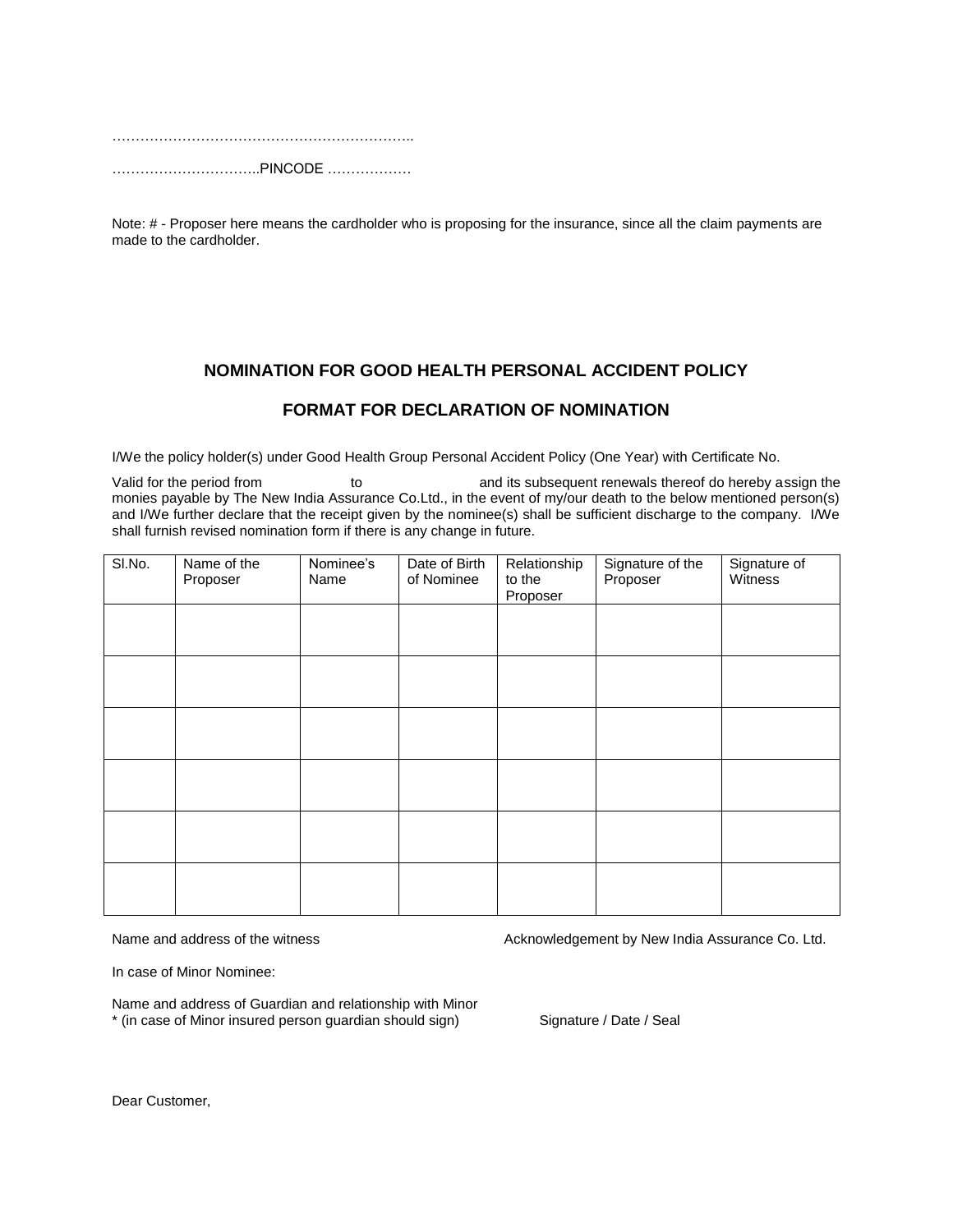Please fill up your address here below before sending this Nomination form (in DUPLICATE)

(Original will be retained in the office and Duplicate copy duly acknowledged by the company will be returned to the Insured.) (This Nomination will be valid for the current Policy Period and its subsequent continuous Renewals, unless change in Nomination is made and duly acknowledged by the Company)

……………………………………………………….

……………………………………………………….

………………………………………………………..

…………………………..PINCODE ………………

### **ANNEXURE I: LIST OF EXPENSES EXCLUDED ("NON-MEDICAL")**

| <b>SNO</b>                                                         | LIST OF EXPENSES EXCLUDED ("NON-MEDICAL") | <b>SUGGESTIONS</b>                                                                                                                   |
|--------------------------------------------------------------------|-------------------------------------------|--------------------------------------------------------------------------------------------------------------------------------------|
| <b>TOILETRIES/COSMETICS/ PERSONAL COMFORT OR CONVENIENCE ITEMS</b> |                                           |                                                                                                                                      |
| $\mathbf{1}$                                                       | <b>HAIR REMOVAL CREAM</b>                 | <b>Not Payable</b>                                                                                                                   |
| $\overline{2}$                                                     | BABY CHARGES (UNLESS SPECIFIED/INDICATED) | <b>Not Payable</b>                                                                                                                   |
| 3                                                                  | <b>BABY FOOD</b>                          | <b>Not Payable</b>                                                                                                                   |
| 4                                                                  | <b>BABY UTILITES CHARGES</b>              | <b>Not Payable</b>                                                                                                                   |
| 5                                                                  | <b>BABY SET</b>                           | <b>Not Payable</b>                                                                                                                   |
| 6                                                                  | <b>BABY BOTTLES</b>                       | <b>Not Payable</b>                                                                                                                   |
| $\overline{7}$                                                     | <b>BRUSH</b>                              | <b>Not Payable</b>                                                                                                                   |
| 8                                                                  | <b>COSY TOWEL</b>                         | <b>Not Payable</b>                                                                                                                   |
| 9                                                                  | <b>HAND WASH</b>                          | <b>Not Payable</b>                                                                                                                   |
| 10                                                                 | <b>MOISTURISER PASTE BRUSH</b>            | <b>Not Payable</b>                                                                                                                   |
| 11                                                                 | <b>POWDER</b>                             | <b>Not Payable</b>                                                                                                                   |
| 12                                                                 | <b>RAZOR</b>                              | Payable                                                                                                                              |
| 13                                                                 | <b>SHOE COVER</b>                         | <b>Not Payable</b>                                                                                                                   |
| 14                                                                 | <b>BEAUTY SERVICES</b>                    | <b>Not Payable</b>                                                                                                                   |
| 15                                                                 | <b>BELTS/ BRACES</b>                      | <b>Essential</b><br>and<br>be<br>paid<br>may<br>specifically for cases who have<br>undergone surgery of thoracic or<br>lumbar spine. |
| 16                                                                 | <b>BUDS</b>                               | <b>Not Payable</b>                                                                                                                   |
| 17                                                                 | <b>BARBER CHARGES</b>                     | <b>Not Payable</b>                                                                                                                   |
| 18                                                                 | <b>CAPS</b>                               | <b>Not Payable</b>                                                                                                                   |
| 19                                                                 | <b>COLD PACK/HOT PACK</b>                 | <b>Not Payable</b>                                                                                                                   |
| 20                                                                 | <b>CARRY BAGS</b>                         | <b>Not Payable</b>                                                                                                                   |
| 21                                                                 | <b>CRADLE CHARGES</b>                     | <b>Not Payable</b>                                                                                                                   |
| 22                                                                 | <b>COMB</b>                               | <b>Not Payable</b>                                                                                                                   |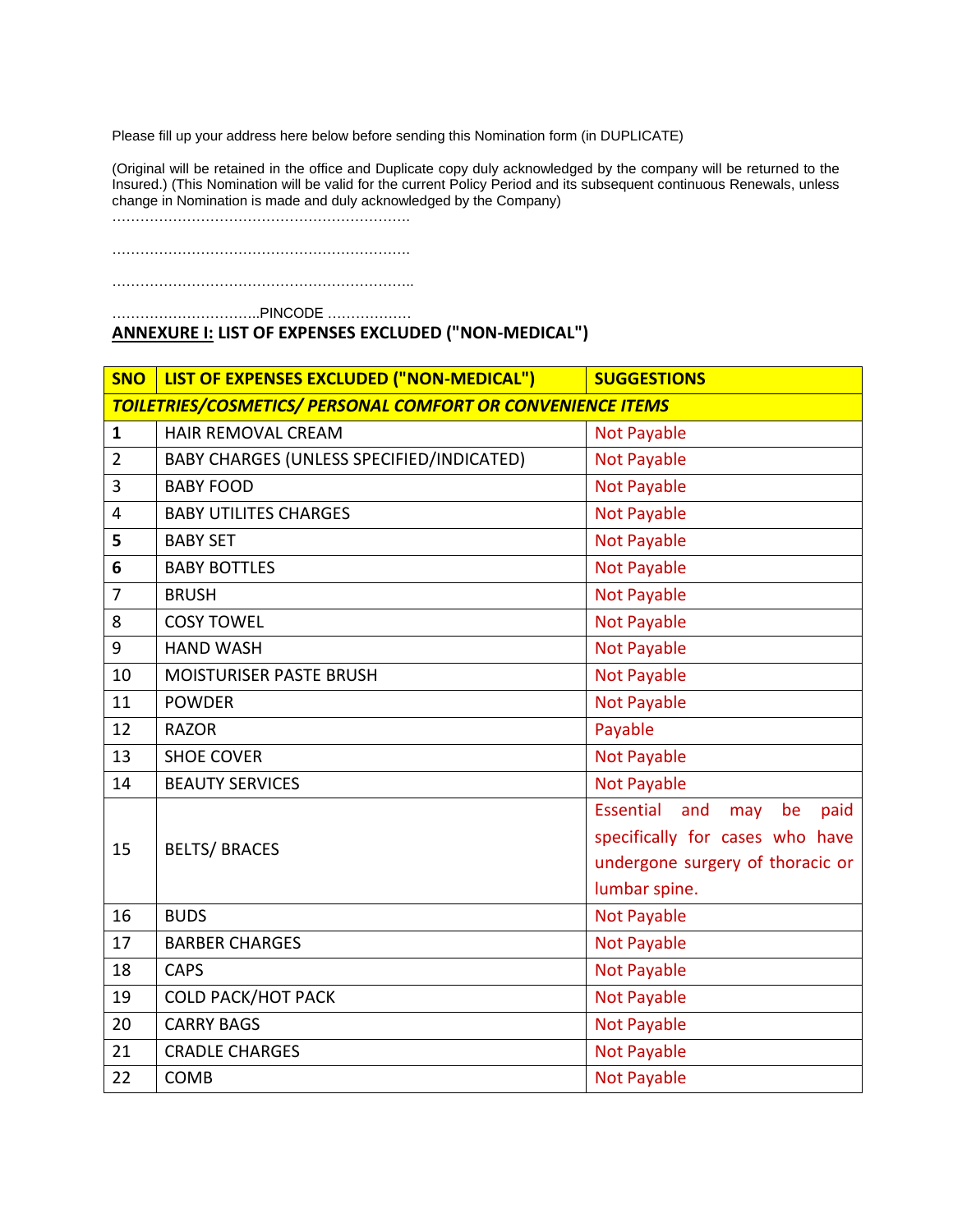| 23 | <b>DISPOSABLES</b><br><b>RAZORS</b><br><b>CHARGES</b><br>for<br>site                                        | Payable                                                        |
|----|-------------------------------------------------------------------------------------------------------------|----------------------------------------------------------------|
|    | preparations)                                                                                               |                                                                |
| 24 | EAU-DE-COLOGNE / ROOM FRESHNERS                                                                             | <b>Not Payable</b>                                             |
| 25 | <b>EYE PAD</b>                                                                                              | <b>Not Payable</b>                                             |
| 26 | <b>EYE SHEILD</b>                                                                                           | <b>Not Payable</b>                                             |
| 27 | <b>EMAIL / INTERNET CHARGES</b>                                                                             | <b>Not Payable</b>                                             |
| 28 | <b>FOOD</b><br><b>CHARGES</b><br>(OTHER<br><b>THAN</b><br>PATIENT'S<br><b>DIET</b><br>PROVIDED BY HOSPITAL) | <b>Not Payable</b>                                             |
| 29 | <b>FOOT COVER</b>                                                                                           | <b>Not Payable</b>                                             |
| 30 | <b>GOWN</b>                                                                                                 | <b>Not Payable</b>                                             |
|    |                                                                                                             | Essential in bariatric and varicose                            |
| 31 | <b>LEGGINGS</b>                                                                                             | surgery and should<br>be<br>vein                               |
|    |                                                                                                             | considered for these conditions                                |
|    |                                                                                                             | where surgery itself is payable.                               |
| 32 | <b>LAUNDRY CHARGES</b>                                                                                      | <b>Not Payable</b>                                             |
| 33 | <b>MINERAL WATER</b>                                                                                        | Not Payable                                                    |
| 34 | <b>OIL CHARGES</b>                                                                                          | <b>Not Payable</b>                                             |
| 35 | <b>SANITARY PAD</b>                                                                                         | <b>Not Payable</b>                                             |
| 36 | <b>SLIPPERS</b>                                                                                             | <b>Not Payable</b>                                             |
| 37 | <b>TELEPHONE CHARGES</b>                                                                                    | <b>Not Payable</b>                                             |
| 38 | <b>TISSUE PAPER</b>                                                                                         | <b>Not Payable</b>                                             |
| 39 | <b>TOOTH PASTE</b>                                                                                          | <b>Not Pavable</b>                                             |
| 40 | <b>TOOTH BRUSH</b>                                                                                          | <b>Not Payable</b>                                             |
| 41 | <b>GUEST SERVICES</b>                                                                                       | <b>Not Payable</b>                                             |
| 42 | <b>BED PAN</b>                                                                                              | Not Payable                                                    |
| 43 | <b>BED UNDER PAD CHARGES</b>                                                                                | <b>Not Payable</b>                                             |
| 44 | <b>CAMERA COVER</b>                                                                                         | <b>Not Payable</b>                                             |
| 45 | <b>CLINIPLAST</b>                                                                                           | <b>Not Payable</b>                                             |
| 46 | <b>CREPE BANDAGE</b>                                                                                        | Not Payable/ Payable by the<br>patient                         |
| 47 | <b>CURAPORE</b>                                                                                             |                                                                |
|    |                                                                                                             | <b>Not Payable</b>                                             |
| 48 | <b>DIAPER OF ANY TYPE</b>                                                                                   | Not Payable                                                    |
|    |                                                                                                             | Not Payable ( However if CD is                                 |
| 49 | DVD, CD CHARGES                                                                                             | specifically<br>sought<br>by<br>In.<br>surer/TPA then payable) |
|    |                                                                                                             |                                                                |
| 50 | <b>EYELET COLLAR</b>                                                                                        | <b>Not Payable</b>                                             |
| 51 | <b>FACE MASK</b>                                                                                            | <b>Not Payable</b>                                             |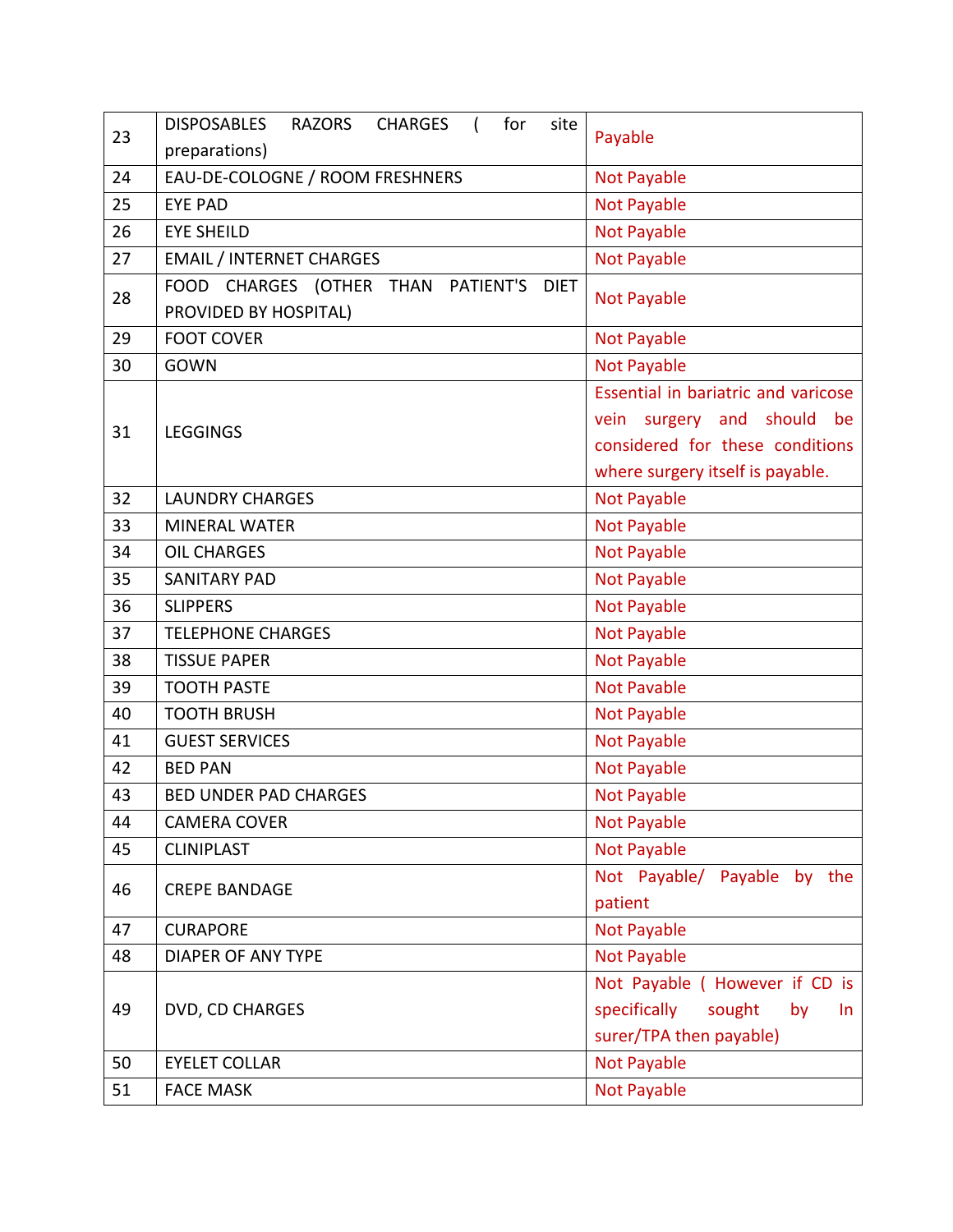| 52 | <b>FLEXI MASK</b>                                            | <b>Not Payable</b>                         |
|----|--------------------------------------------------------------|--------------------------------------------|
| 53 | <b>GAUSE SOFT</b>                                            | <b>Not Payable</b>                         |
| 54 | <b>GAUZE</b>                                                 | Not Payable                                |
| 55 | <b>HAND HOLDER</b>                                           | <b>Not Payable</b>                         |
| 56 | HANSAPLAST/ADHESIVE BANDAGES                                 | <b>Not Payable</b>                         |
| 57 | <b>INFANT FOOD</b>                                           | <b>Not Payable</b>                         |
|    |                                                              | Reasonable costs for one sling in          |
| 58 | <b>SLINGS</b>                                                | case of upper arm fractures may            |
|    |                                                              | be considered                              |
|    | <b>ITEMS SPECIFICALLY EXCLUDED IN THE POLICIES</b>           |                                            |
|    |                                                              | unless<br>Exclusion<br>in<br>Policy        |
| 59 | WEIGHT CONTROL PROGRAMS/ SUPPLIES/ SERVICES                  | otherwise specified                        |
| 60 | COST OF SPECTACLES/ CONTACT LENSES/ HEARING                  | Exclusion<br>in<br>policy<br>unless        |
|    | AIDS ETC.,                                                   | otherwise specified                        |
| 61 | DENTAL TREATMENT EXPENSES<br><b>THAT</b><br>DO<br><b>NOT</b> | Exclusion<br>in<br>policy<br>unless        |
|    | <b>REQUIRE HOSPITALISATION</b>                               | otherwise specified                        |
|    |                                                              | Exclusion<br>policy<br>unless<br>in        |
| 62 | HORMONE REPLACEMENT THERAPY                                  | otherwise specified                        |
|    |                                                              | Exclusion<br>in<br>policy<br>unless        |
| 63 | <b>HOME VISIT CHARGES</b>                                    | otherwise specified                        |
| 64 | INFERTILITY/ SUBFERTILITY/ ASSISTED CONCEPTION               | Exclusion in<br>unless<br>policy           |
|    | <b>PROCEDURE</b>                                             | otherwise specified                        |
| 65 | OBESITY (INCLUDING MORBID OBESITY) TREATMENT                 | Exclusion<br>policy<br>in<br>unless        |
|    | IF EXCLUDED IN POLICY                                        | otherwise specified                        |
| 66 | PSYCHIATRIC & PSYCHOSOMATIC DISORDERS                        | Exclusion<br>policy<br>in<br>unless        |
|    |                                                              | otherwise specified                        |
| 67 | <b>CORRECTIVE SURGERY FOR REFRACTIVE ERROR</b>               | <b>Exclusion</b><br>policy<br>unless<br>in |
|    |                                                              | otherwise specified                        |
| 68 | TREATMENT OF SEXUALLY TRANSMITTED DISEASES                   | <b>Exclusion</b><br>in<br>policy<br>unless |
|    |                                                              | otherwise specified                        |
| 69 | <b>DONOR SCREENING CHARGES</b>                               | Exclusion<br>policy<br>unless<br>in        |
|    |                                                              | otherwise specified                        |
| 70 |                                                              | Exclusion<br>in<br>policy<br>unless        |
|    | ADMISSION/REGISTRATION CHARGES                               | otherwise specified                        |
| 71 | HOSPITALISATION FOR EVALUATION/<br><b>DIAGNOSTIC</b>         | Exclusion<br>in<br>policy<br>unless        |
|    | <b>PURPOSE</b>                                               | otherwise specified                        |
| 72 | <b>EXPENSES</b><br><b>FOR</b><br>INVESTIGATION/<br>TREATMENT | Exclusion<br>policy<br>unless<br>in        |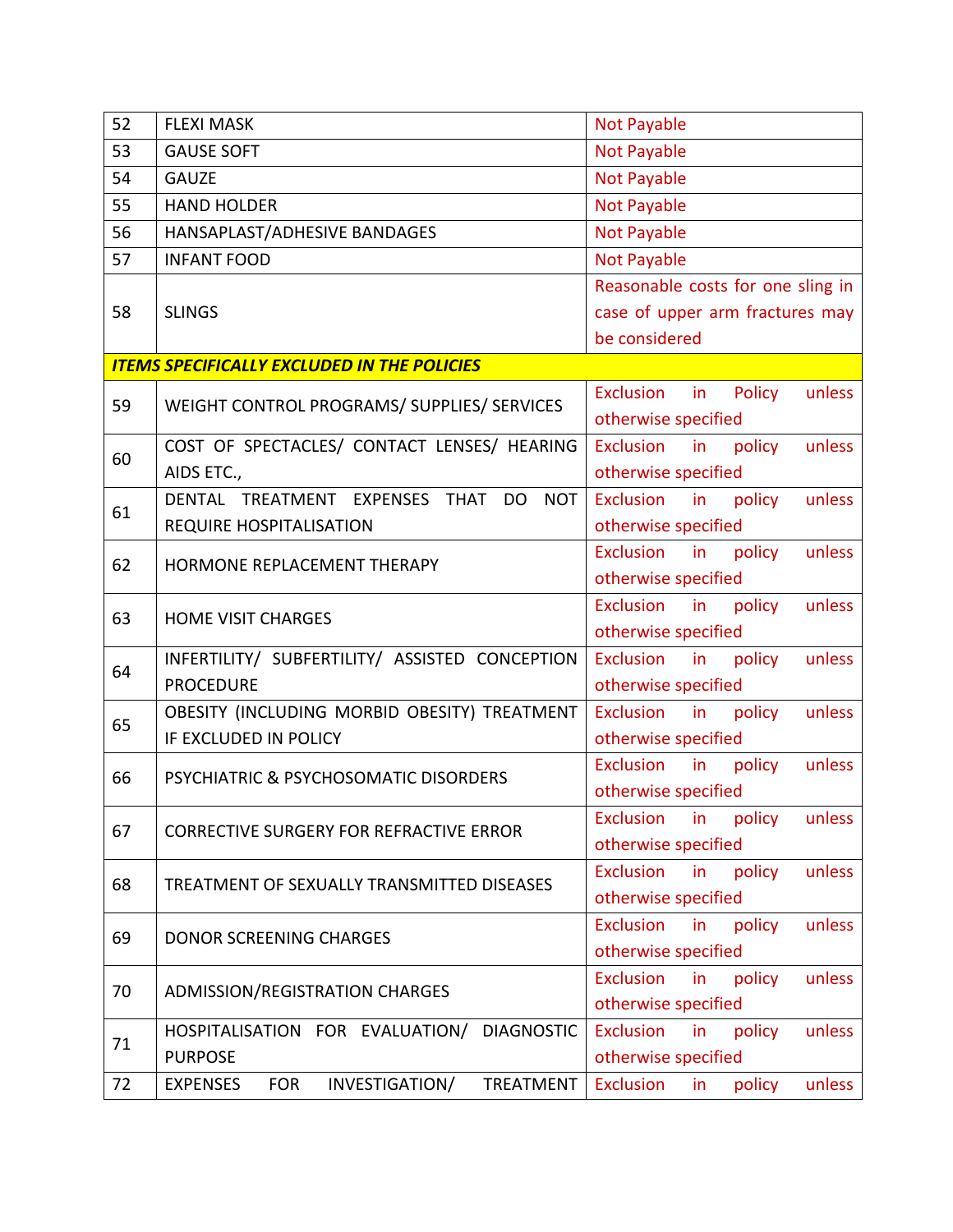|    | IRRELEVANT TO THE DISEASE FOR WHICH ADMITTED                                                                                             | otherwise specified                                                                 |
|----|------------------------------------------------------------------------------------------------------------------------------------------|-------------------------------------------------------------------------------------|
|    | OR DIAGNOSED                                                                                                                             |                                                                                     |
| 73 | ANY EXPENSES WHEN THE PATIENT IS DIAGNOSED<br>WITH RETRO VIRUS + OR SUFFERING FROM /HIV/<br>AIDS ETC IS DETECTED/ DIRECTLY OR INDIRECTLY | Not Payable as per HIV with AIDS<br><b>Exclusion</b>                                |
| 74 | STEM CELL IMPLANTATION/ SURGERY and storage                                                                                              | Not Payable except Bone Marrow<br>Transplantation where covered<br>by Policy        |
|    | <b>ITEMS WHICH FORM PART OF HOSPITAL SERVICES WHERE SEPARATE CONSUMABLES ARE NOT</b>                                                     |                                                                                     |
|    | <b>PAYABLE BUT THE SERVICE IS</b>                                                                                                        |                                                                                     |
| 75 | WARD AND THEATRE BOOKING CHARGES                                                                                                         | Payable under OT Charges, not<br><b>Not</b><br>separately.<br>payable<br>separately |
| 76 | ARTHROSCOPY & ENDOSCOPY INSTRUMENTS                                                                                                      | Rental charged by the Hospital<br>payable. Purchase of Instruments<br>Not Payable.  |
| 77 | MICROSCOPE COVER                                                                                                                         | Payable under OT Charges, not<br>separately                                         |
| 78 | SURGICAL BLADES, HARMONIC SCALPEL, SHAVER                                                                                                | Payable under OT Charges, not<br>separately                                         |
| 79 | <b>SURGICAL DRILL</b>                                                                                                                    | Payable under OT Charges, not<br>separately                                         |
| 80 | <b>EYE KIT</b>                                                                                                                           | Payable under OT Charges, not<br>separately                                         |
| 81 | <b>EYE DRAPE</b>                                                                                                                         | Payable under OT Charges, not<br>separately                                         |
| 82 | <b>X-RAY FILM</b>                                                                                                                        | Payable under Radiology Charges,<br>not as consumable                               |
| 83 | <b>SPUTUM CUP</b>                                                                                                                        | Payable<br>under<br>Investigation<br>Charges, not as consumable                     |
| 84 | <b>BOYLES APPARATUS CHARGES</b>                                                                                                          | of<br><b>OT</b><br>Part<br>Charges,<br>not<br>separately                            |
| 85 | <b>BLOOD GROUPING</b><br>AND CROSS<br><b>MATCHING</b><br>OF<br><b>DONORS SAMPLES</b>                                                     | Part of Cost of Blood, not payable                                                  |
| 86 | Antisepticordis infectant lotions                                                                                                        | Not Payable - Part of Dressing<br><b>Charges</b>                                    |
| 87 | BAND<br>AIDS,<br>BANDAGES, STERLILE<br>INJECTIONS,                                                                                       | Not Payable - Part of Dressing                                                      |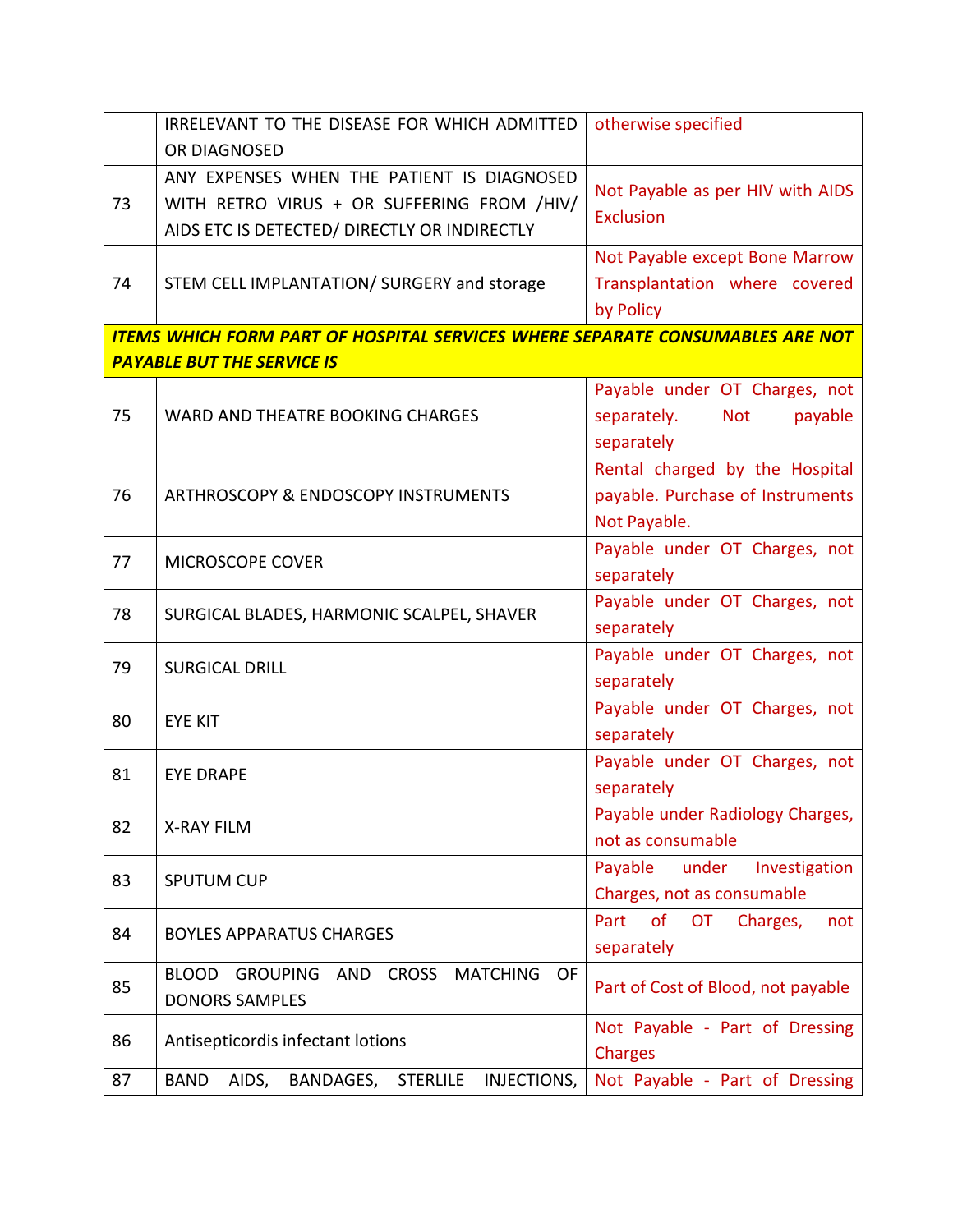|     | NEEDLES, SYRINGES                               | charges                             |
|-----|-------------------------------------------------|-------------------------------------|
| 88  | <b>COTTON</b>                                   | Not Payable -Part of Dressing       |
|     |                                                 | Charges                             |
| 89  | <b>COTTON BANDAGE</b>                           | Not Payable- Part of Dressing       |
|     |                                                 | <b>Charges</b>                      |
|     |                                                 | Not Payable - Payable by the        |
|     |                                                 | Patient<br>when<br>prescribed,      |
| 90  | MICROPORE/ SURGICAL TAPE                        | otherwise included as Dressing      |
|     |                                                 | Charges                             |
| 91  | <b>BLADE</b>                                    | Not Payable                         |
|     |                                                 | Not Payable-Part of Hospital        |
| 92  | <b>APRON</b>                                    | Services Disposable, Linen to be    |
|     |                                                 | part of (OT/ICU) charges.           |
|     |                                                 | Not Payable (service is charged by  |
| 93  | <b>TORNIQUET</b>                                | Hospitals, Consumables cannot       |
|     |                                                 | be separately charged)              |
| 94  | ORTHOBUNDLE, GYNAEC BUNDLE                      | <b>Part of Dressing Charges</b>     |
| 95  | <b>URINE CONTAINER</b>                          | Not Payable                         |
|     | <b>ELEMENTS OF ROOM CHARGE</b>                  |                                     |
|     |                                                 | Policy Exclusion - Not Payable - if |
|     |                                                 | there is no policy exclusion then   |
| 96  | <b>LUXURY TAX</b>                               | Actual tax levied by government     |
|     |                                                 | is payable. Part of room charge     |
|     |                                                 | for sub limits                      |
|     |                                                 |                                     |
| 97  |                                                 | Part of room charge, Not Payable    |
|     | <b>HVAC</b>                                     | separately                          |
|     |                                                 | Part of room charge, Not Payable    |
| 98  | <b>HOUSE KEEPING CHARGES</b>                    | separately                          |
|     | SERVICE CHARGES WHERE NURSING CHARGE ALSO       | Part of room charge, Not Payable    |
| 99  | <b>CHARGED</b>                                  | separately                          |
|     |                                                 | Payable under room charges, not     |
| 100 | <b>TELEVISION &amp; AIR CONDITIONER CHARGES</b> | if separately levied.               |
|     |                                                 | Part of room charge, Not Payable    |
| 101 | <b>SURCHARGES</b>                               | separately                          |
|     |                                                 | Part of room charge, Not Payable    |
| 102 | <b>ATTENDANT CHARGES</b>                        | separately                          |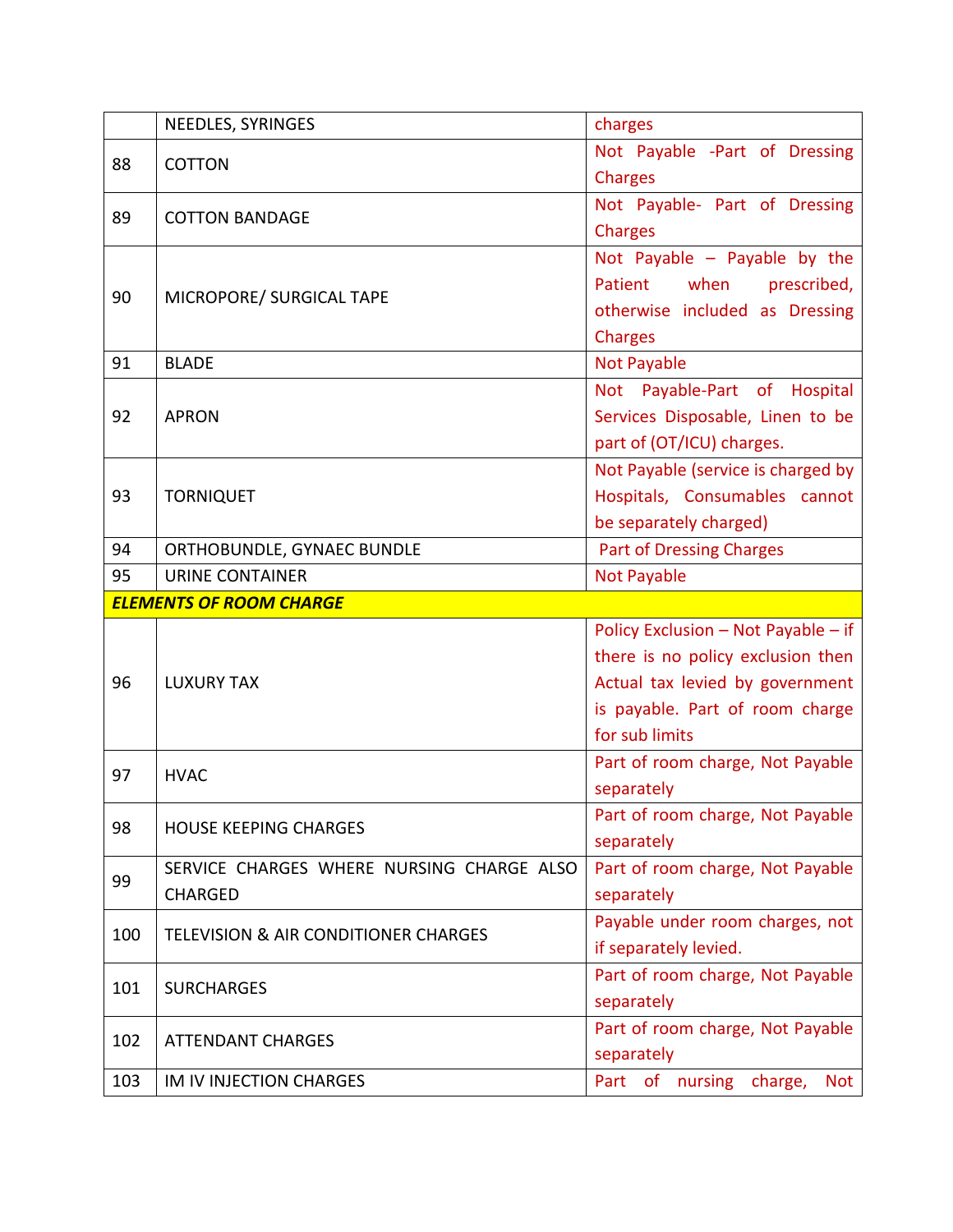|     |                                                            | Payable separately                     |
|-----|------------------------------------------------------------|----------------------------------------|
| 104 | <b>CLEAN SHEET</b>                                         | Part of Laundry / Housekeeping,        |
|     |                                                            | Not Payable separately                 |
| 105 | EXTRA DIET OF PATIENT (OTHER THAN THAT WHICH               | Payable, Patient<br>Not<br><b>Diet</b> |
|     | FORMS PART OF BED CHARGE)                                  | provided by Hospital is payable        |
| 106 | <b>BLANKET/WARMER BLANKET</b>                              | Part of room charge, Not Payable       |
|     |                                                            | separately                             |
|     | <b>ADMINISTRATIVE OR NON - MEDICAL CHARGES</b>             |                                        |
| 107 | <b>ADMISSION KIT</b>                                       | Not Payable                            |
| 108 | <b>BIRTH CERTIFICATE</b>                                   | <b>Not Payable</b>                     |
| 109 | BLOOD RESERVATION CHARGES AND ANTE NATAL                   |                                        |
|     | <b>BOOKING CHARGES</b>                                     | Not Payable                            |
| 110 | <b>CERTIFICATE CHARGES</b>                                 | <b>Not Payable</b>                     |
| 111 | <b>COURIER CHARGES</b>                                     | <b>Not Payable</b>                     |
| 112 | <b>CONVENYANCE CHARGES</b>                                 | <b>Not Payable</b>                     |
| 113 | <b>DIABETIC CHART CHARGES</b>                              | <b>Not Payable</b>                     |
| 114 | ADMINISTRATIVE<br>DOCUMENTATION<br>CHARGES /               |                                        |
|     | <b>EXPENSES</b>                                            | <b>Not Payable</b>                     |
| 115 | <b>DISCHARGE PROCEDURE CHARGES</b>                         | <b>Not Payable</b>                     |
| 116 | <b>DAILY CHART CHARGES</b>                                 | <b>Not Payable</b>                     |
| 117 | <b>ENTRANCE PASS / VISITORS PASS CHARGES</b>               | <b>Not Payable</b>                     |
|     | EXPENSES RELATED TO PRESCRIPTION ON DISCHARGE              | To be claimed by Patient under         |
| 118 |                                                            | under Post-Hospitalisation where       |
|     |                                                            | admissible                             |
| 119 | <b>FILE OPENING CHARGES</b>                                | Not Payable                            |
| 120 | MISC. CHARGES<br>INCIDENTAL EXPENSES<br>(NOT<br>$\sqrt{2}$ | <b>Not Payable</b>                     |
|     | EXPLAINED)                                                 |                                        |
| 121 | <b>MEDICAL CERTIFICATE</b>                                 | <b>Not Payable</b>                     |
| 122 | <b>MAINTENANCE CHARGES</b>                                 | <b>Not Payable</b>                     |
| 123 | <b>MEDICAL RECORDS</b>                                     | <b>Not Payable</b>                     |
| 124 | PREPARATION CHARGES                                        | <b>Not Payable</b>                     |
| 125 | PHOTOCOPIES CHARGES                                        | <b>Not Payable</b>                     |
| 126 | PATIENT IDENTIFICATION BAND / NAME TAG                     | Not Payable                            |
| 127 | <b>WASHING CHARGES</b>                                     | Not Payable                            |
| 128 | <b>MEDICINE BOX</b>                                        | <b>Not Payable</b>                     |
|     | <b>MORTUARY CHARGES</b>                                    | Payable up to 24 hrs, shifting         |
| 129 |                                                            | charges not payable                    |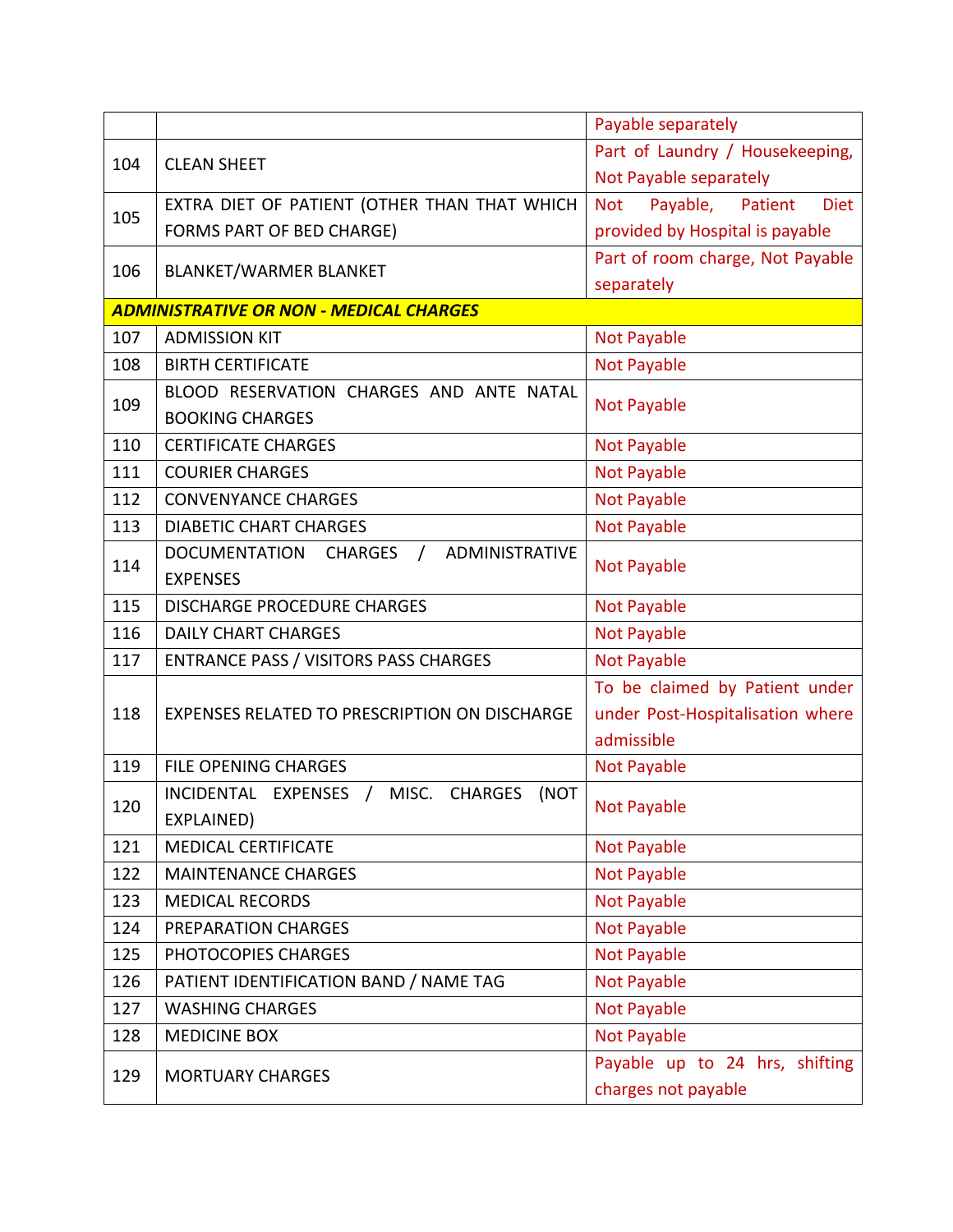| 130                             | MEDICO LEGAL CASE CHARGES (MLC CHARGES)                                       | <b>Not Payable</b>                                                                                                                                                                                         |
|---------------------------------|-------------------------------------------------------------------------------|------------------------------------------------------------------------------------------------------------------------------------------------------------------------------------------------------------|
| <b>EXTERNAL DURABLE DEVICES</b> |                                                                               |                                                                                                                                                                                                            |
| 131                             | <b>WALKING AIDS CHARGES</b>                                                   | <b>Not Payable</b>                                                                                                                                                                                         |
| 132                             | <b>BIPAP MACHINE</b>                                                          | <b>Not Payable</b>                                                                                                                                                                                         |
| 133                             | COMMODE                                                                       | <b>Not Payable</b>                                                                                                                                                                                         |
| 134                             | CPAP/ CAPD EQUIPMENTS                                                         | Device not payable                                                                                                                                                                                         |
| 135                             | <b>INFUSION PUMP - COST</b>                                                   | Device not payable                                                                                                                                                                                         |
| 136                             | OXYGEN CYLINDER<br>(FOR<br>USAGE<br><b>OUTSIDE</b><br><b>THE</b><br>HOSPITAL) | <b>Not Payable</b>                                                                                                                                                                                         |
| 137                             | PULSEOXYMETER CHARGES                                                         | Not payable                                                                                                                                                                                                |
| 138                             | <b>SPACER</b>                                                                 | <b>Not Payable</b>                                                                                                                                                                                         |
| 139                             | <b>SPIROMETRE</b>                                                             | Not payable                                                                                                                                                                                                |
| 140                             | SP02 PROBE                                                                    | <b>Not Payable</b>                                                                                                                                                                                         |
| 141                             | <b>NEBULIZER KIT</b>                                                          | <b>Not Payable</b>                                                                                                                                                                                         |
| 142                             | <b>STEAM INHALER</b>                                                          | <b>Not Payable</b>                                                                                                                                                                                         |
| 143                             | <b>ARMSLING</b>                                                               | Not Payable                                                                                                                                                                                                |
| 144                             | <b>THERMOMETER</b>                                                            | <b>Not Payable</b>                                                                                                                                                                                         |
| 145                             | <b>CERVICAL COLLAR</b>                                                        | <b>Not Payable</b>                                                                                                                                                                                         |
| 146                             | <b>SPLINT</b>                                                                 | <b>Not Payable</b>                                                                                                                                                                                         |
| 147                             | <b>DIABETIC FOOT WEAR</b>                                                     | <b>Not Payable</b>                                                                                                                                                                                         |
| 148                             | KNEE BRACES (LONG/ SHORT/ HINGED)                                             | <b>Not Payable</b>                                                                                                                                                                                         |
| 149                             | KNEE IMMOBILIZER/SHOULDER IMMOBILIZER                                         | <b>Not Payable</b>                                                                                                                                                                                         |
| 150                             | LUMBOSACRAL BELT                                                              | Essential and should be paid at<br>least specifically for cases who<br>undergone Surgery of Lumbar<br>Spine                                                                                                |
| 151                             | NIMBUS BED OR WATER OR AIR BED CHARGES                                        | Payable for any ICU patient<br>requiring more than 3 days in<br>ICU, all patients with paraplegia<br>/quadriplegia for any reason and<br>reasonable<br>cost<br><b>of</b><br>at<br>approximately Rs 200/day |
| 152                             | <b>AMBULANCE COLLAR</b>                                                       | Not Payable                                                                                                                                                                                                |
| 153                             | AMBULANCE EQUIPMENT                                                           | <b>Not Payable</b>                                                                                                                                                                                         |
| 154                             | <b>MICROSHEILD</b>                                                            | <b>Not Payable</b>                                                                                                                                                                                         |
| 155                             | <b>ABDOMINAL BINDER</b>                                                       | Essential and should be paid in<br>post surgery patients of major                                                                                                                                          |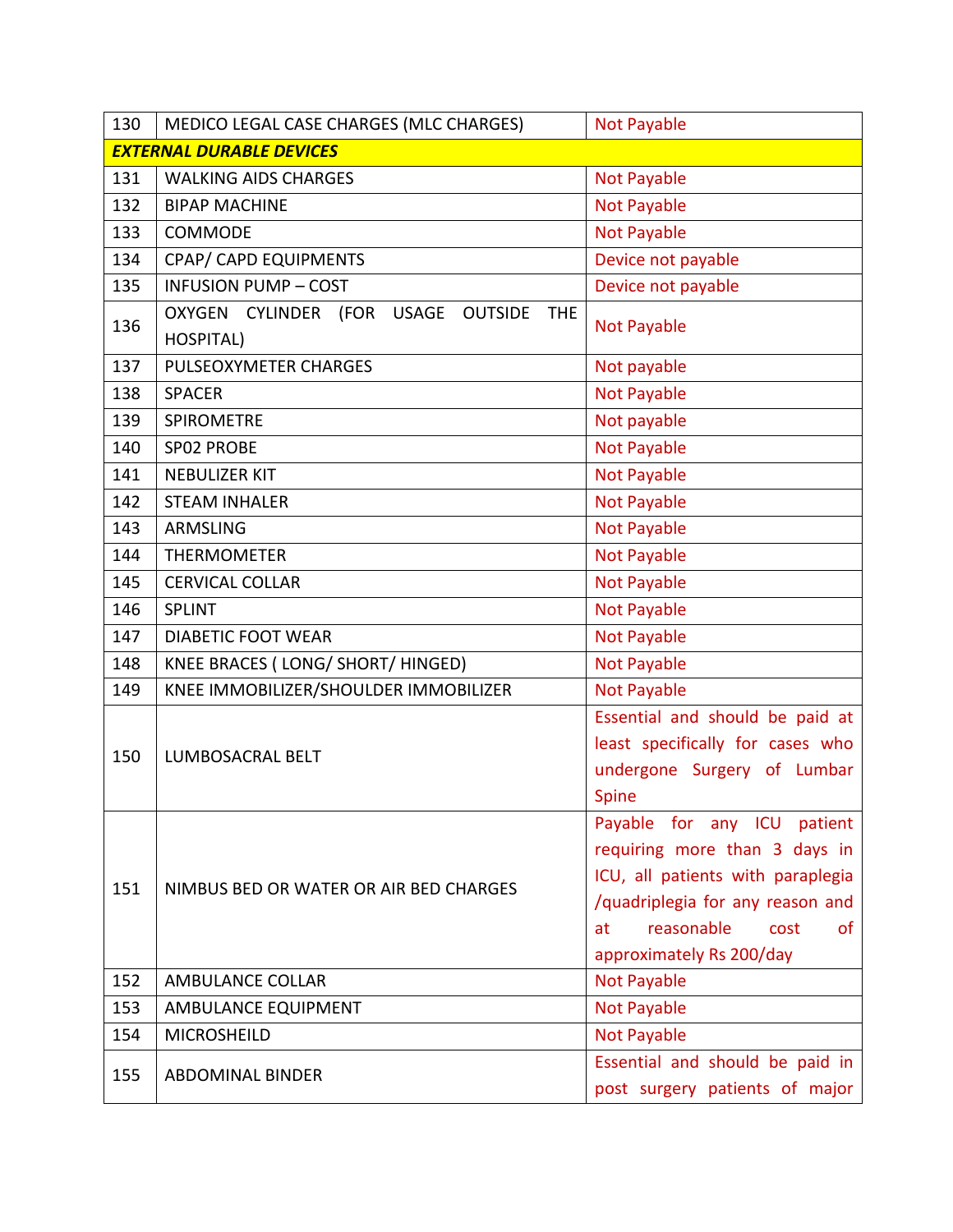|     |                                                               | abdominal surgery including TAH,              |
|-----|---------------------------------------------------------------|-----------------------------------------------|
|     |                                                               | LSCS, incisional hernia repair,               |
|     |                                                               | exploratory<br>laparotomy<br>for              |
|     |                                                               | intestinal<br>obstruction,<br>liver           |
|     |                                                               | transplant etc.                               |
|     | <b>ITEMS PAYABLE IF SUPPORTED BY A PRESCRIPTION</b>           |                                               |
|     |                                                               | May be Payable when prescribed                |
|     | BETADINE / HYDROGEN PEROXIDE /<br>SPIRIT /                    | for Patient, Not Payable for                  |
| 156 | <b>DISINFECTANTS ETC</b>                                      | Hospital use in OT or Ward or for             |
|     |                                                               | dressings                                     |
|     | PRIVATE NURSES CHARGES - SPECIAL<br><b>NURSING</b>            | Post<br>Hospitalisation<br><b>Nursing</b>     |
| 157 | <b>CHARGES Post hospitalization nursing charges</b>           | <b>Charges Not Payable</b>                    |
|     | <b>NUTRITION</b><br>PLANNING<br>CHARGES -<br><b>DIETICIAN</b> | Patient Diet provided by hospital             |
| 158 | <b>CHARGESDIET CHARGES</b>                                    | is payable                                    |
|     |                                                               | Payable -Sugar free variants of               |
| 159 | <b>SUGAR FREE Tablets</b>                                     | admissible medicines are not                  |
|     |                                                               | excluded                                      |
|     |                                                               | when<br>Payable<br>prescribed                 |
|     |                                                               | (Toiletries are not payable, only             |
| 160 | <b>CREAMS POWDERS LOTIONS</b>                                 | medical<br>prescribed                         |
|     |                                                               | pharmaceuticals payable)                      |
| 161 | Digestion gels                                                | Payable when prescribed                       |
|     |                                                               | Upto 5 Electrodes are required                |
|     |                                                               | for every case visiting OT or ICU.            |
|     | <b>ECG ELECTRODES</b>                                         | For longer stay in ICU, may                   |
| 162 |                                                               | require a change and at least one             |
|     |                                                               | set every second day must be                  |
|     |                                                               | Payable                                       |
|     |                                                               | <b>Sterilized</b><br><b>Gloves</b><br>payable |
| 163 | <b>GLOVES Sterilized</b>                                      | unsterilized gloves not payable               |
| 164 | <b>HIV KIT</b>                                                | payable Pre-operative screening               |
| 165 | LISTERINE/ ANTISEPTIC MOUTHWASH                               | Payable when prescribed                       |
| 166 | <b>LOZENGES</b>                                               | Payable when prescribed                       |
| 167 | <b>MOUTH PAINT</b>                                            | Payable when prescribed                       |
|     |                                                               |                                               |
| 168 | <b>NEBULISATION KIT</b>                                       | If used during Hospitalisation is             |
|     |                                                               | Payable reasonably                            |
| 169 | <b>NOVARAPID</b>                                              | Payable when prescribed                       |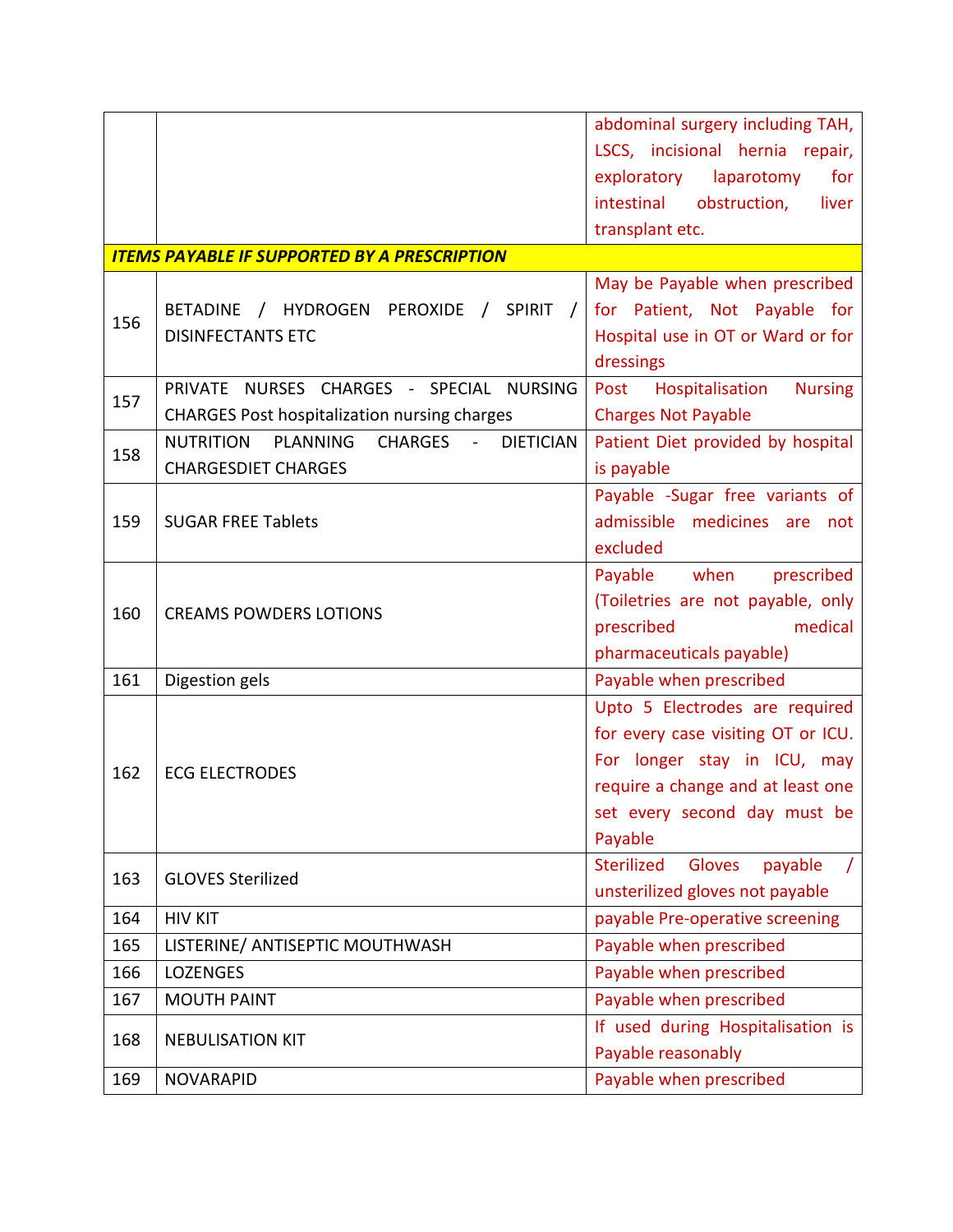| 170           | <b>VOLINI GEL/ ANALGESIC GEL</b>                    | Payable when prescribed                |
|---------------|-----------------------------------------------------|----------------------------------------|
| 171           | <b>ZYTEE GEL</b>                                    | Payable when prescribed                |
| 172           | <b>VACCINATION CHARGES</b>                          | Routine Vaccination not Payable /      |
|               |                                                     | <b>Post Bite Vaccination Payable</b>   |
|               | <b>PART OF HOSPITAL'S OWN COSTS AND NOT PAYABLE</b> |                                        |
|               |                                                     | Not Payable - Part of Hospital's       |
| 173           | <b>AHD</b>                                          | internal Cost                          |
|               |                                                     | Not Payable - Part of Hospital's       |
| 174           | <b>ALCOHOL SWABES</b>                               | internal Cost                          |
|               |                                                     | Not Payable - Part of Hospital's       |
| 175           | <b>SCRUB SOLUTION/STERILLIUM</b>                    | internal Cost                          |
| <b>OTHERS</b> |                                                     |                                        |
| 176           | <b>VACCINE CHARGES FOR BABY</b>                     | <b>Not Payable</b>                     |
| 177           | <b>AESTHETIC TREATMENT / SURGERY</b>                | <b>Not Payable</b>                     |
| 178           | <b>TPA CHARGES</b>                                  | <b>Not Payable</b>                     |
| 179           | <b>VISCO BELT CHARGES</b>                           | <b>Not Payable</b>                     |
|               | ANY KIT WITH NO DETAILS MENTIONED [DELIVERY         |                                        |
| 180           | KIT, ORTHOKIT, RECOVERY KIT, ETC]                   | <b>Not Payable</b>                     |
| 181           | <b>EXAMINATION GLOVES</b>                           | Not payable                            |
| 182           | <b>KIDNEY TRAY</b>                                  | <b>Not Payable</b>                     |
| 183           | <b>MASK</b>                                         | <b>Not Payable</b>                     |
| 184           | <b>OUNCE GLASS</b>                                  | <b>Not Payable</b>                     |
|               |                                                     | <b>Not</b><br>for<br>payable<br>except |
| 185           | <b>OUTSTATION CONSULTANT'S/ SURGEON'S FEES</b>      | Telemedicaine<br>consultations         |
|               |                                                     | where covered by policy                |
| 186           | <b>OXYGEN MASK</b>                                  | <b>Not Payable</b>                     |
| 187           | <b>PAPER GLOVES</b>                                 | Not Payable                            |
|               |                                                     | Should be Payable in case of PIVD      |
| 188           | PELVIC TRACTION BELT                                | requiring traction as this is          |
|               |                                                     | generally not reused.                  |
| 189           | <b>REFERAL DOCTOR'S FEES</b>                        | <b>Not Payable</b>                     |
|               |                                                     | Not payable pre hospitalisation or     |
|               | <b>ACCU CHECK (Glucometery/ Strips)</b>             | post hospitalisation / Reports and     |
| 190           |                                                     | Charts required / Device not           |
|               |                                                     | payable                                |
| 191           | <b>PAN CAN</b>                                      | <b>Not Payable</b>                     |
| 192           | <b>SOFNET</b>                                       | <b>Not Payable</b>                     |